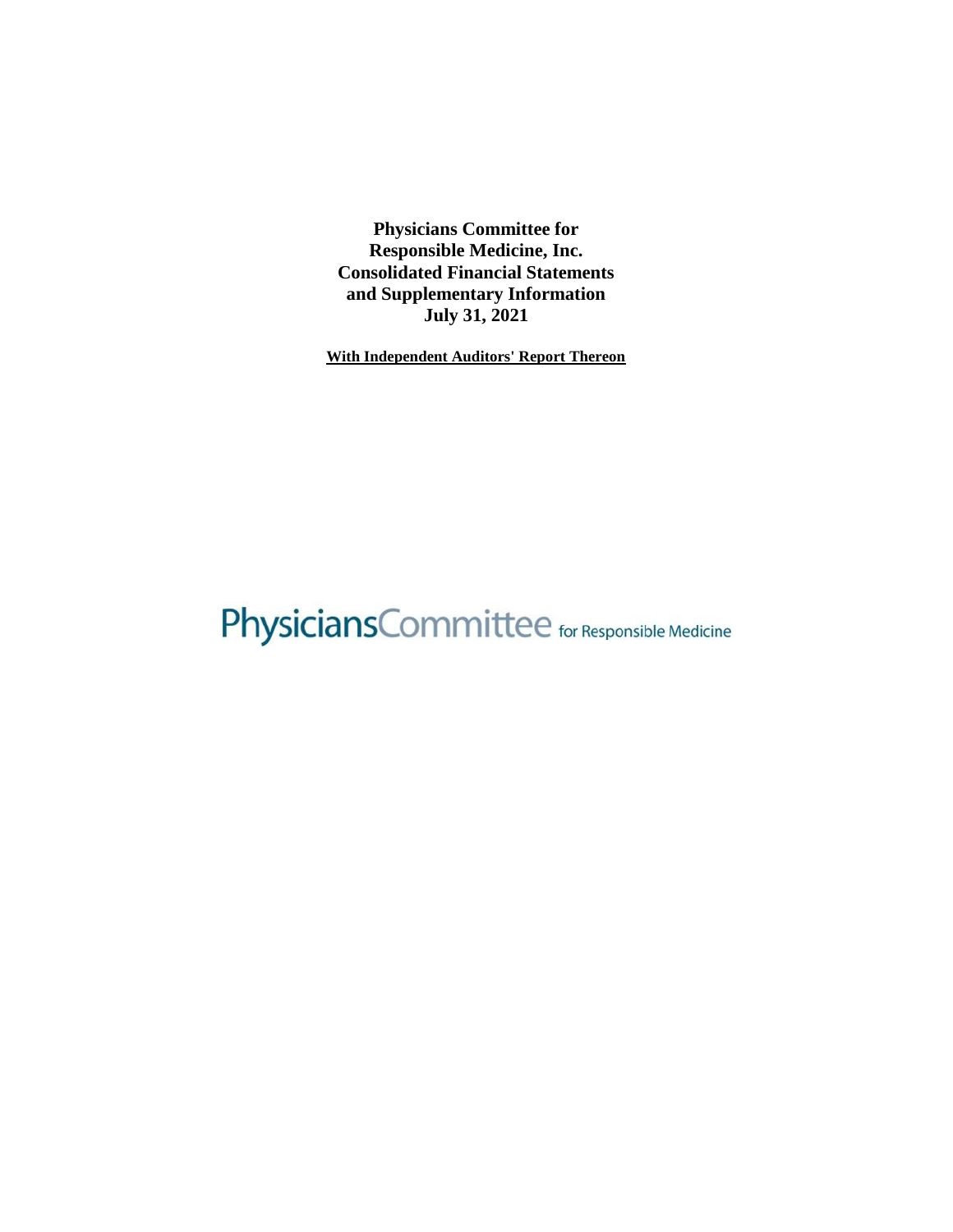## **Physicians Committee for Responsible Medicine, Inc. Table of Contents**

| Title                                                | <u>Page</u> |
|------------------------------------------------------|-------------|
| <b>Independent Auditors' Report</b>                  | $1-2$       |
| <b>Consolidated Financial Statements:</b>            |             |
| <b>Consolidated Statement of Financial Position</b>  | 3           |
| <b>Consolidated Statement of Activities</b>          | $4 - 5$     |
| <b>Consolidated Statement of Functional Expenses</b> | $6 - 7$     |
| <b>Consolidated Statement of Cash Flows</b>          | 8           |
| <b>Notes to Consolidated Financial Statements</b>    | $9 - 31$    |
| Supplementary Information:                           |             |
| <b>Consolidating Schedule of Financial Position</b>  | $32 - 33$   |
| <b>Consolidating Schedule of Activities</b>          | $34 - 35$   |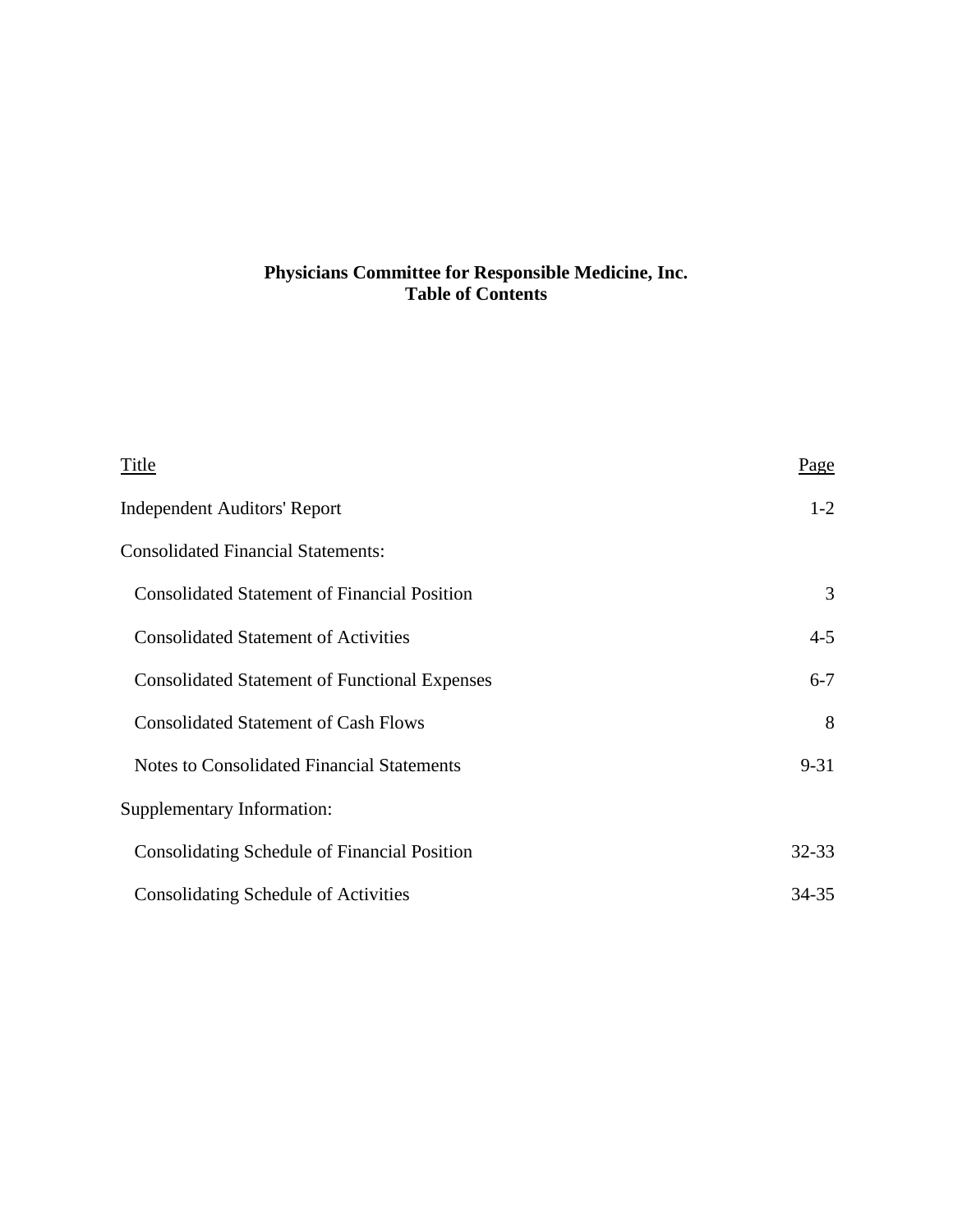

**(301) 340-1550 2200 Research Blvd. (301) 340-0505 Fax Suite 540 Rockville, Maryland 20850**

# Independent Auditors' Report

To The Board of Directors Physicians Committee for Responsible Medicine, Inc. Washington, DC

We have audited the accompanying consolidated financial statements of Physicians Committee for Responsible Medicine, Inc. and affiliates which comprise the consolidated statement of financial position as of July 31, 2021, and the related consolidated statements of activities, functional expenses, and cash flows for the year then ended, and the related notes to the consolidated financial statements.

# **Management's Responsibility for the Financial Statements**

Management is responsible for the preparation and fair presentation of these consolidated financial statements in accordance with accounting principles generally accepted in the United States of America; this includes the design, implementation, and maintenance of internal control relevant to the preparation and fair presentation of consolidated financial statements that are free from material misstatement, whether due to fraud or error.

#### **Auditor's Responsibility**

Our responsibility is to express an opinion on these consolidated financial statements based on our audit. We conducted our audit in accordance with auditing standards generally accepted in the United States of America. Those standards require that we plan and perform the audit to obtain reasonable assurance about whether the consolidated financial statements are free of material misstatement.

An audit involves performing procedures to obtain audit evidence about the amounts and disclosures in the consolidated financial statements. The procedures selected depend on the auditor's judgment, including the assessment of the risks of material misstatement of the consolidated financial statements, whether due to fraud or error. In making those risk assessments, the auditor considers internal control relevant to the entity's preparation and fair presentation of the consolidated financial statements in order to design audit procedures that are appropriate in the circumstances, but not for the purpose of expressing an opinion on the effectiveness of the entity's internal control. Accordingly, we express no such opinion. An audit also includes evaluating the appropriateness of accounting policies used and the reasonableness of significant accounting estimates made by management, as well as evaluating the overall presentation of the consolidated financial statements.

We believe that the audit evidence we have obtained is sufficient and appropriate to provide a basis for our audit opinion.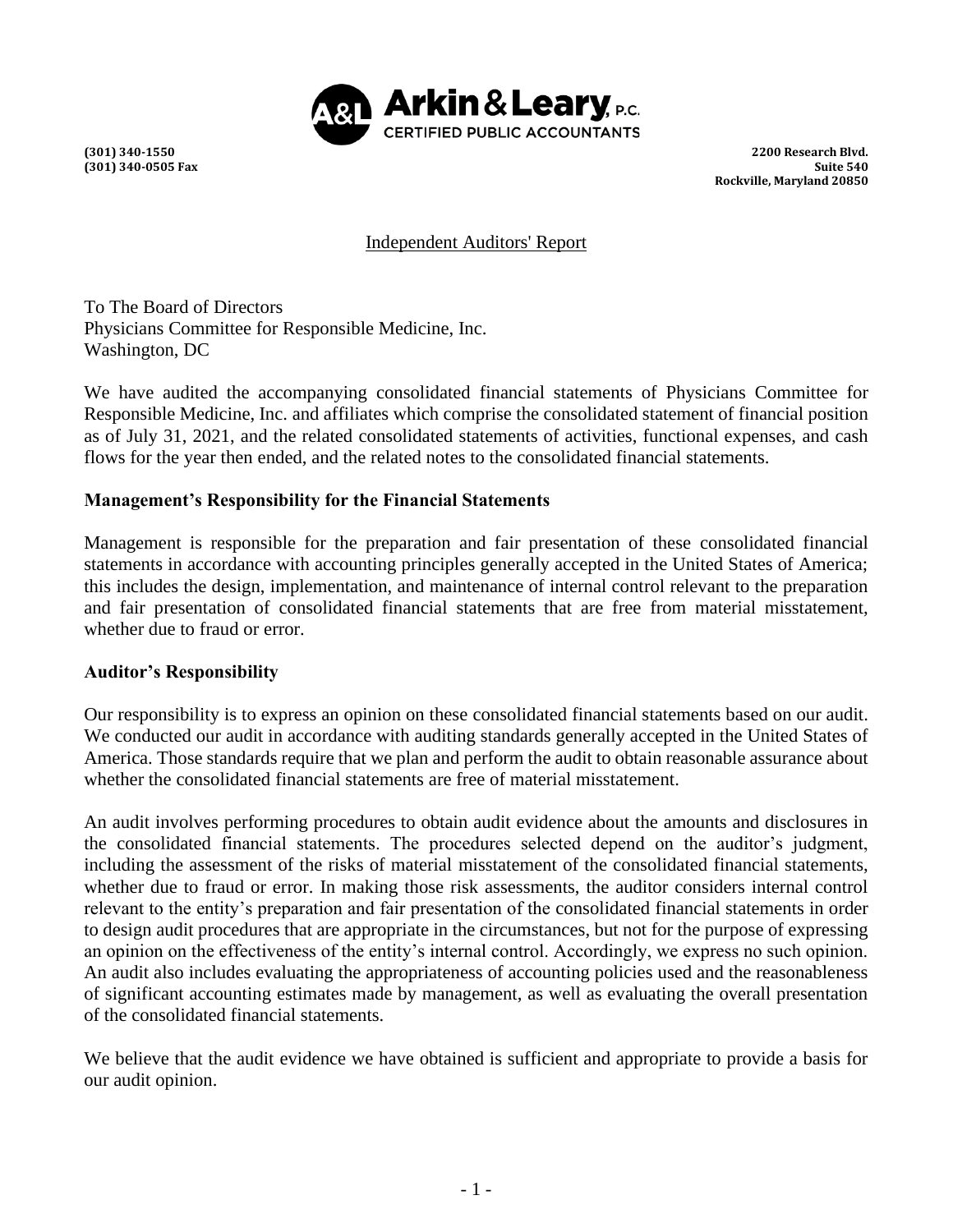#### Opinion

In our opinion, the consolidated financial statements referred to above present fairly, in all material respects, the financial position of Physicians Committee for Responsible Medicine, Inc. and affiliates as of July 31, 2021, and the changes in its net assets, and its cash flows for the year then ended in conformity with accounting principles generally accepted in the United States of America.

#### **Other Matter**

Our audit was conducted for the purpose of forming an opinion on the consolidated financial statements as a whole. The consolidating schedules of financial position and activities on pages 32 through 35 are presented for purposes of additional analysis and is not a required part of the consolidated financial statements. Such information is the responsibility of management and was derived from and relates directly to the underlying accounting and other records used to prepare the consolidated financial statements. The information has been subjected to the auditing procedures applied in the audit of the consolidated financial statements and certain additional procedures, including comparing and reconciling such information directly to the underlying accounting and other records used to prepare the consolidated financial statements or to the consolidated financial statements themselves, and other additional procedures in accordance with auditing standards generally accepted in the United States of America. In our opinion, the information is fairly stated in all material respects in relation to the consolidated financial statements as a whole.

Certie & Lungle.

Rockville, Maryland February 28, 2022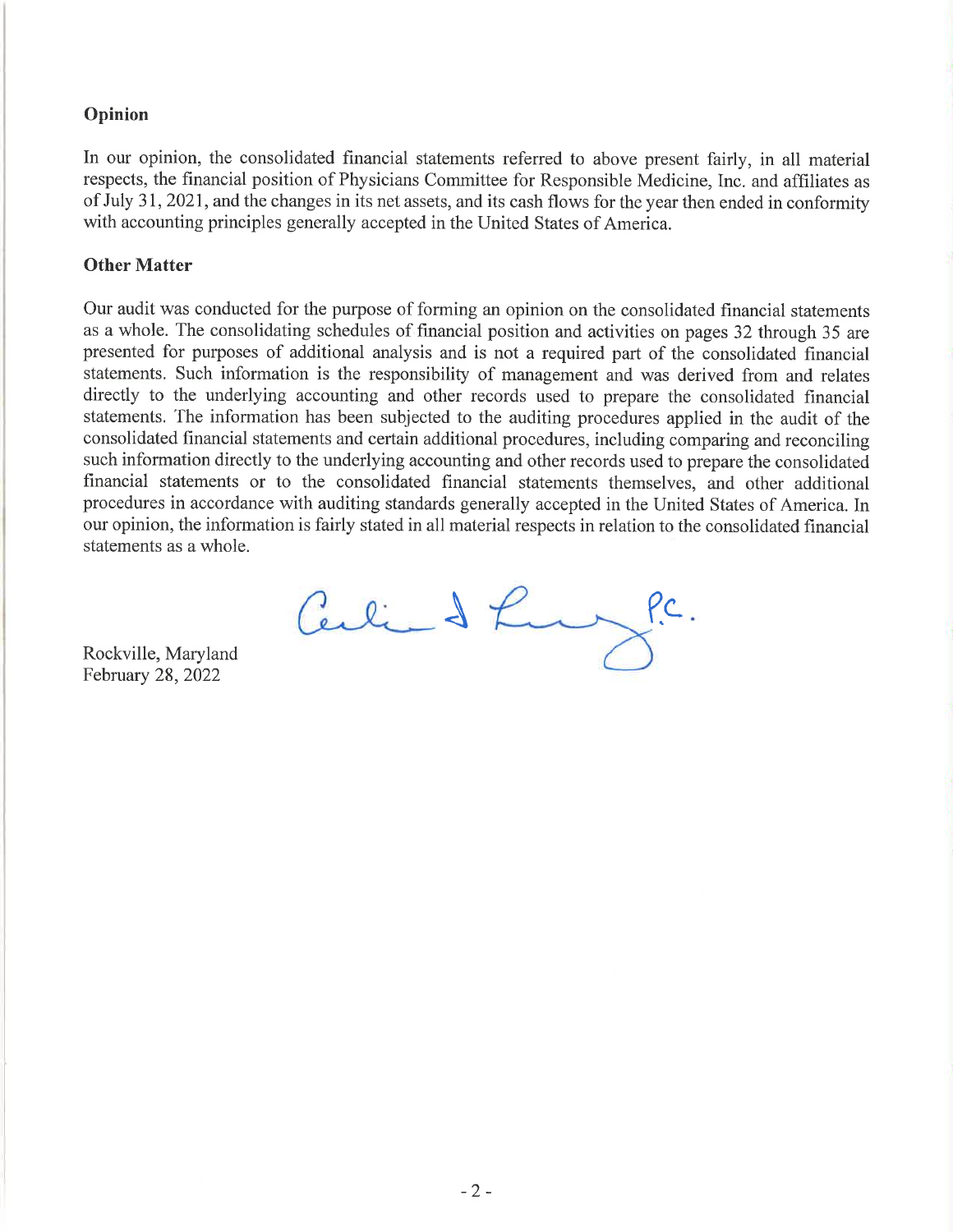# **Physicians Committee for Responsible Medicine, Inc. Consolidated Statement of Financial Position July 31, 2021**

# Assets

| <b>Current Assets</b>                                                |                 |
|----------------------------------------------------------------------|-----------------|
| Cash                                                                 | \$<br>1,351,350 |
| Investments                                                          | 16,627,245      |
| Other receivable, net                                                | 1,607,577       |
| Receivable from legacies and bequests                                | 486,643         |
| Inventory                                                            | 89,585          |
| Prepaid expenses                                                     | 546,888         |
| <b>Total Current Assets</b>                                          | 20,709,288      |
| Other Assets, deposit                                                | 1,811           |
| <b>Investments Related to Restricted and Designated Funds</b>        | 10,752,266      |
| <b>Investments Restricted to Charitable Gift Annuity Obligations</b> | 3,412,856       |
| Property and Equipment, net                                          | 1,296,275       |
| <b>Total Assets</b>                                                  | 36,172,496      |
| Liabilities and Net Assets                                           |                 |
| <b>Current Liabilities</b>                                           |                 |
| Accounts payable and accrued expenses                                | \$<br>1,316,175 |
| Deferred revenue                                                     | 6,249           |
| Current portion of annuities payable                                 | 135,176         |
| <b>Total Current Liabilities</b>                                     | 1,457,600       |
| Long-term Liabilities                                                |                 |
| Annuities payable, net of current portion                            | 1,169,978       |
| Paycheck Protection Program loan payable                             | 185,000         |
| Deferred rent credit                                                 | 1,370,062       |
| <b>Total Long-term Liabilities</b>                                   | 2,725,040       |
| <b>Total Liabilities</b>                                             | 4,182,640       |
| <b>Net Assets</b>                                                    |                 |
| Without donor restrictions                                           | 19,987,208      |
| Board designated                                                     | 8,557,430       |
| <b>Total Net Assets Without Donor Restrictions</b>                   | 28,544,638      |
| With donor restrictions                                              | 3,445,218       |
| <b>Total Net Assets</b>                                              | 31,989,856      |
| <b>Total Liabilities and Net Assets</b>                              | 36,172,496      |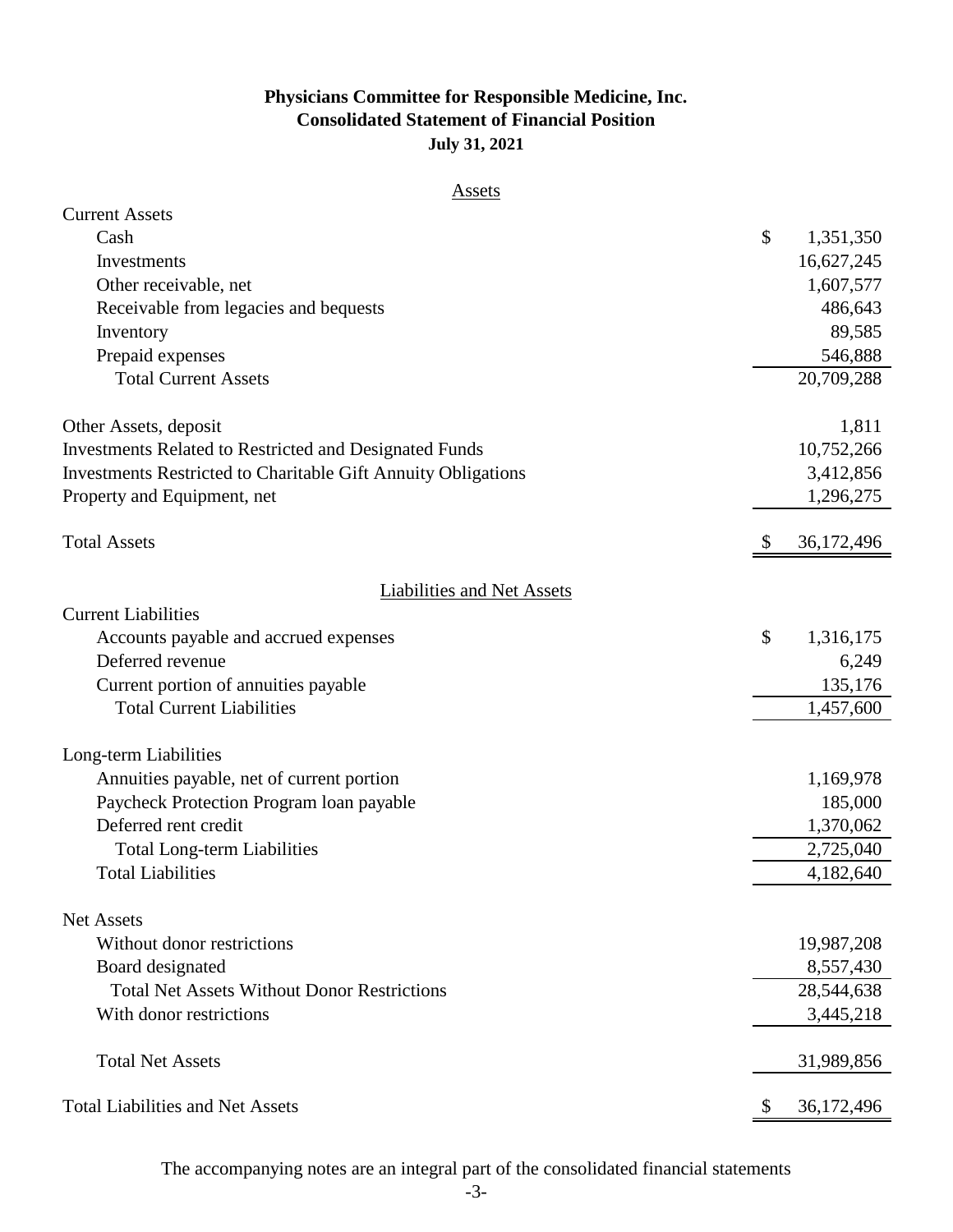# **For the Year Ended July 31, 2021 Physicians Committee for Responsible Medicine, Inc. Consolidated Statement of Activities**

|                                        | Net Assets           | Net Assets      |                  |
|----------------------------------------|----------------------|-----------------|------------------|
|                                        | <b>Without Donor</b> | With Donor      |                  |
|                                        | Restrictions         | Restrictions    | Total            |
| Support and Revenue                    |                      |                 |                  |
| Public Support                         |                      |                 |                  |
| Contributions and donations            | \$10,189,883         | 1,998,931<br>\$ | \$<br>12,188,814 |
| Legacies and bequests                  | 3,329,234            | 398,221         | 3,727,455        |
| Grant income                           | 2,889,422            |                 | 2,889,422        |
| Net assets released from restrictions: |                      |                 |                  |
| Expiration of time restrictions        | 1,343,793            | (1,343,793)     |                  |
| Satisfaction of program restrictions   | 2,961,968            | (2,961,968)     |                  |
| <b>Total Public Support</b>            | 20,714,300           | (1,908,609)     | 18,805,691       |
| <b>Other Revenue</b>                   |                      |                 |                  |
| Medical services                       | 492,837              |                 | 492,837          |
| Investment income                      | 2,754,106            | 429,503         | 3,183,609        |
| Mailing list rental                    | 88,015               |                 | 88,015           |
| Rental and other income                | 186,733              |                 | 186,733          |
| Merchandise sales and services         |                      |                 |                  |
| Gross sales and services               | 811,390              |                 | 811,390          |
| Cost of goods sold                     | (6, 840)             |                 | (6, 840)         |
| <b>Total Other Revenue</b>             | 4,326,240            | 429,503         | 4,755,743        |
| <b>Total Support and Revenue</b>       | 25,040,540           | (1,479,106)     | 23,561,434       |
| <b>Expenses</b>                        |                      |                 |                  |
| <b>Program Services</b>                |                      |                 |                  |
| <b>Research and Regulatory Affairs</b> | 4,245,714            |                 | 4,245,714        |
| <b>Clinical Research</b>               | 720,327              |                 | 720,327          |
| <b>Nutrition Education</b>             | 2,746,076            |                 | 2,746,076        |
| Legal Advocacy                         | 513,844              |                 | 513,844          |
| Publications                           | 801,962              |                 | 801,962          |
| <b>Education and Policy</b>            | 589,787              |                 | 589,787          |
| <b>Medical Services</b>                | 1,405,168            |                 | 1,405,168        |
| Communications                         | 2,463,300            |                 | 2,463,300        |
| <b>Total Program Services</b>          | \$13,486,178         | \$              | \$<br>13,486,178 |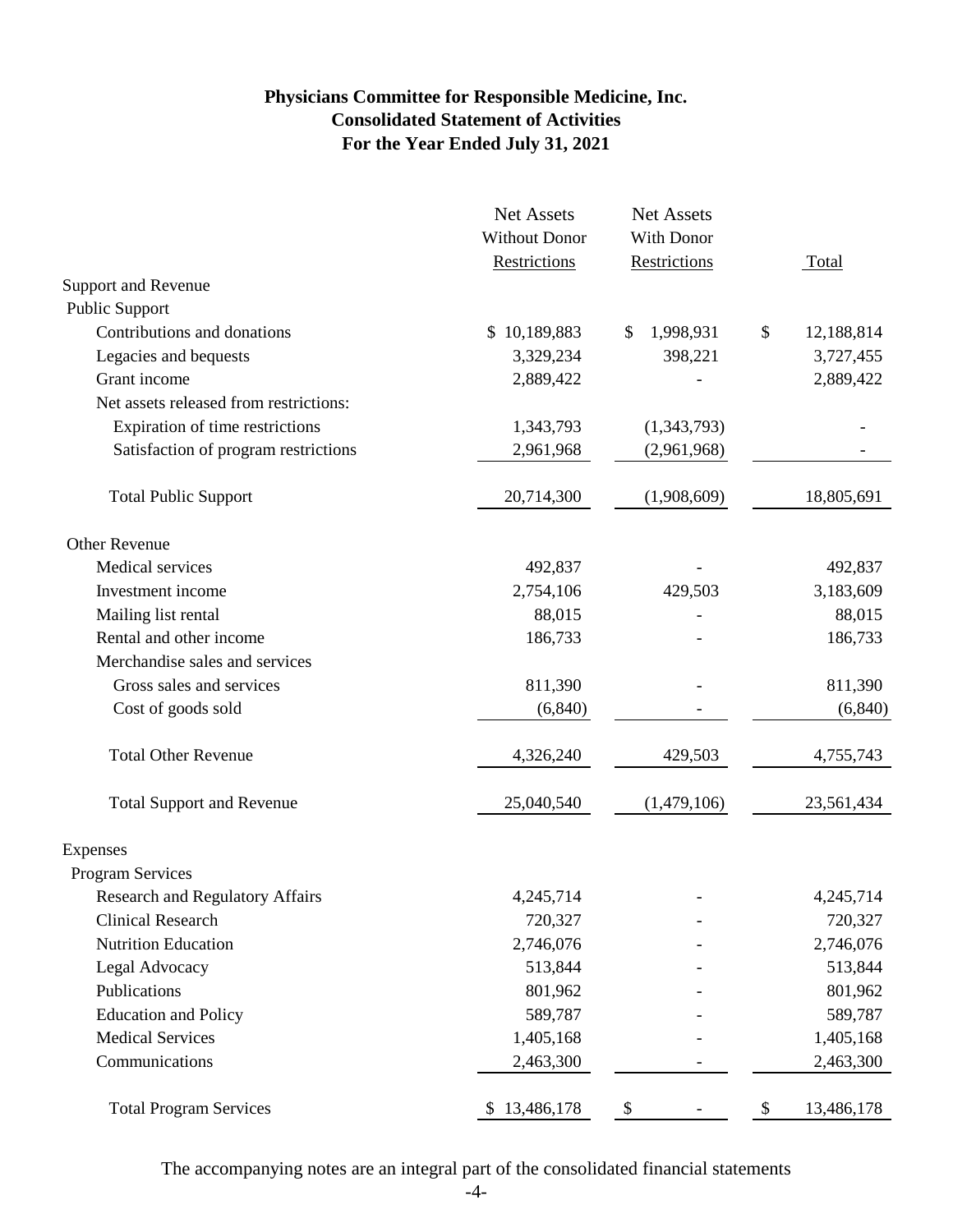# **(continued) Physicians Committee for Responsible Medicine, Inc. Consolidated Statement of Activities For the Year Ended July 31, 2021**

|                                  | <b>Net Assets</b><br><b>Without Donor</b> | <b>Net Assets</b><br><b>With Donor</b> |    |              |
|----------------------------------|-------------------------------------------|----------------------------------------|----|--------------|
|                                  | Restrictions<br>Restrictions              |                                        |    | <b>Total</b> |
| <b>Supporting Services</b>       |                                           |                                        |    |              |
| Operational expenses             | \$<br>1,555,758                           | \$                                     | \$ | 1,555,758    |
| Development expenses             | 1,907,993                                 |                                        |    | 1,907,993    |
| <b>Total Supporting Services</b> | 3,463,751                                 |                                        |    | 3,463,751    |
| <b>Total Expenses</b>            | 16,949,929                                |                                        |    | 16,949,929   |
| Change in Net Assets             | 8,090,611                                 | (1,479,106)                            |    | 6,611,505    |
| Net Assets, Beginning of Year    | 20,454,027                                | 4,924,324                              |    | 25,378,351   |
| Net Assets, End of Year          | 28,544,638                                | 3,445,218<br>S                         |    | 31,989,856   |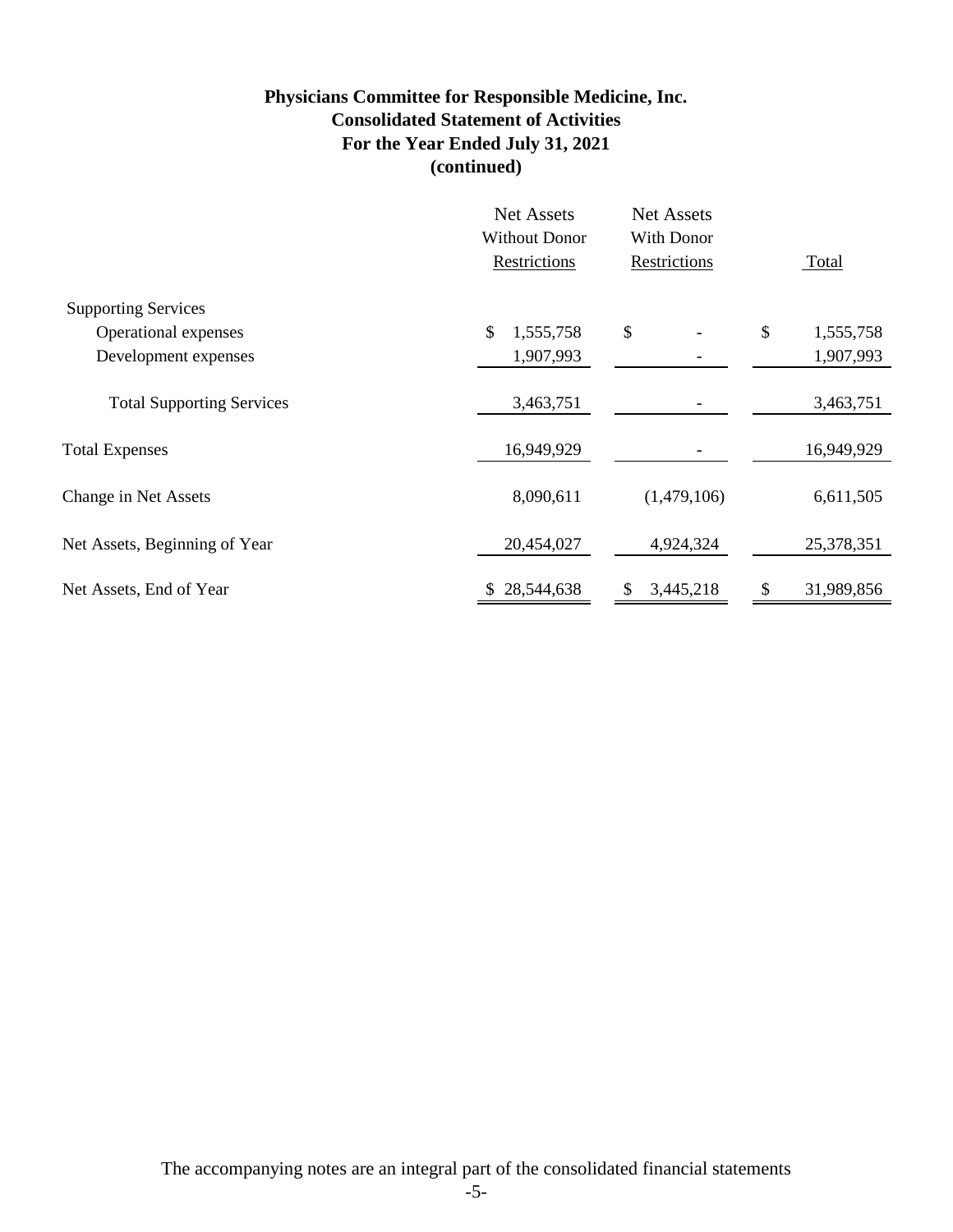#### **Physicians Committee for Responsible Medicine, Inc. Consolidated Statement of Functional Expenses For the Year Ended July 31, 2021**

|                                                    |                                           |           |                      |         |                        |           |                   |         |               | Program Services |                         |         |
|----------------------------------------------------|-------------------------------------------|-----------|----------------------|---------|------------------------|-----------|-------------------|---------|---------------|------------------|-------------------------|---------|
|                                                    | Research and<br><b>Regulatory Affairs</b> |           | Clinical<br>Research |         | Nutrition<br>Education |           | Legal<br>Advocacy |         | Publications  |                  | Education<br>and Policy |         |
| Salaries, benefits and<br>other personnel expenses | \$                                        | 2,054,024 | \$                   | 351,413 | \$                     | 1,595,965 | $\mathbb{S}$      | 246,457 | $\mathbb{S}$  | 463,117          | \$                      | 294,833 |
| Member communications                              |                                           | 1,115,439 |                      |         |                        | 25,271    |                   |         |               |                  |                         |         |
| Professional services                              |                                           | 300,489   |                      | 177,044 |                        | 273,711   |                   | 195,530 |               | 21,369           |                         | 165,845 |
| General operating expenses                         |                                           | 121,981   |                      | 85,693  |                        | 218,717   |                   | 22,682  |               | 17,622           |                         | 57,060  |
| Media and promotion expenses                       |                                           | 874       |                      |         |                        | 118,759   |                   |         |               |                  |                         | 9,592   |
| Rent and building expenses                         |                                           | 429,640   |                      | 60,545  |                        | 330,842   |                   | 38,048  |               | 97,004           |                         | 34,216  |
| Computer, phone, copier                            |                                           | 137,817   |                      | 18,605  |                        | 121,919   |                   | 10,985  |               | 13,696           |                         | 22,400  |
| Printing                                           |                                           | 18,633    |                      | 19,664  |                        | 24,825    |                   | 83      |               | 128,367          |                         | 349     |
| Travel and transportation                          |                                           | 1,984     |                      | 243     |                        | 1,659     |                   |         |               |                  |                         | 208     |
| Postage                                            |                                           | 64,833    |                      | 7,120   |                        | 34,408    |                   | 59      |               | 60,787           |                         | 5,284   |
| Total                                              | S                                         | 4,245,714 | \$                   | 720,327 | S                      | 2,746,076 | <sup>\$</sup>     | 513,844 | <sup>\$</sup> | 801,962          | S                       | 589,787 |
| Percent of Total Expenses                          |                                           | 25.05%    |                      | 4.25%   |                        | 16.21%    |                   | 3.03%   |               | 4.73%            |                         | 3.48%   |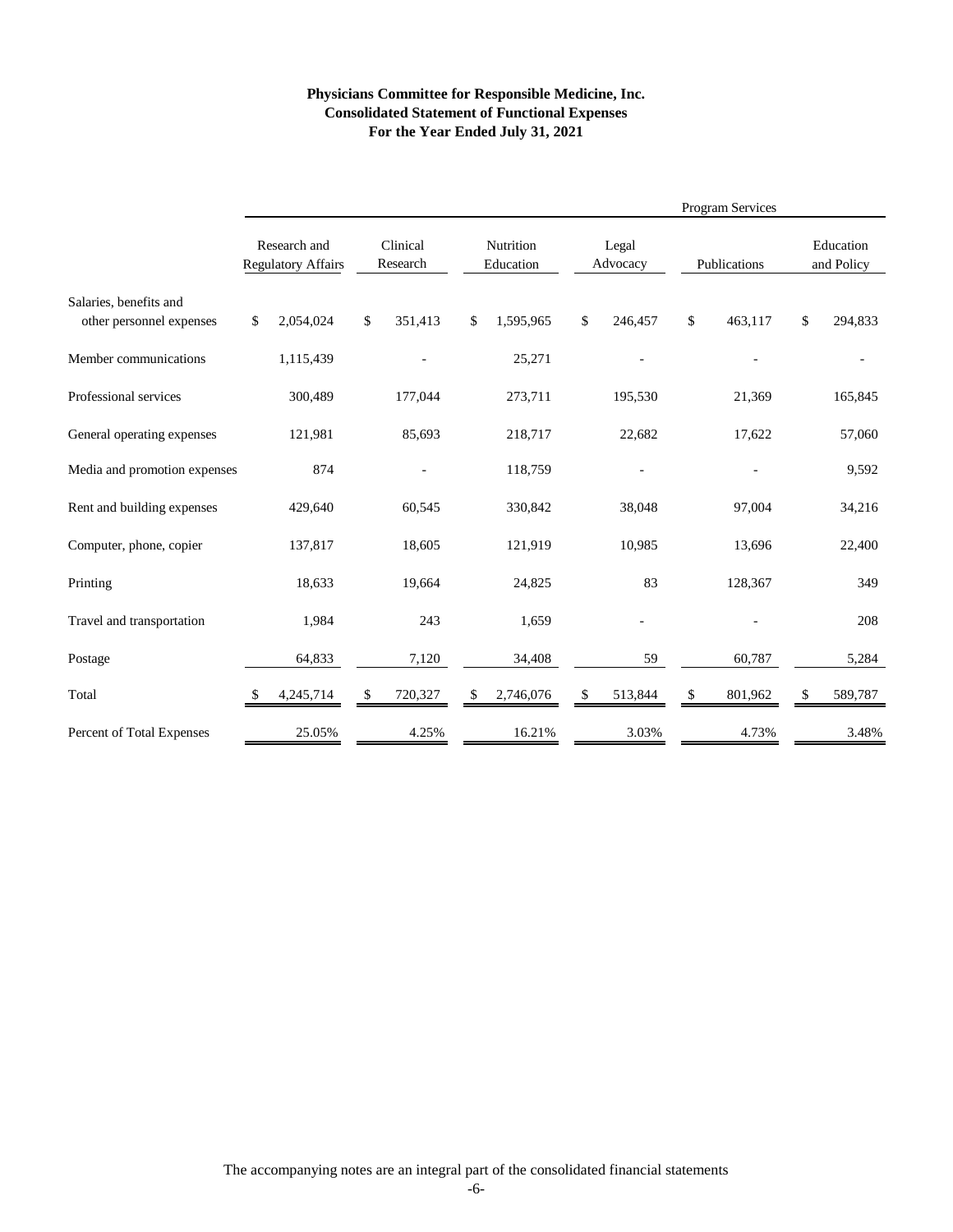| Medical<br>Services        | Communications            | Total           | Operational             | Development     | Total                     | Total<br>Expenses |
|----------------------------|---------------------------|-----------------|-------------------------|-----------------|---------------------------|-------------------|
| 1,125,932<br>$\mathsf{\$}$ | 1,120,623<br>$\mathbb{S}$ | \$<br>7,252,364 | $\mathbb{S}$<br>790,200 | \$<br>691,023   | 1,481,223<br>$\mathbb{S}$ | \$<br>8,733,587   |
|                            |                           | 1,140,710       | 31,082                  | 748,710         | 779,792                   | 1,920,502         |
| 132,183                    | 207,843                   | 1,474,014       | 191,856                 | 128,475         | 320,331                   | 1,794,345         |
| 116,803                    | 51,269                    | 691,827         | 355,681                 | 28,841          | 384,522                   | 1,076,349         |
| 1,848                      | 746,443                   | 877,516         |                         | 845             | 845                       | 878,361           |
| 2,201                      | 244,685                   | 1,237,181       | 144,319                 | 135,971         | 280,290                   | 1,517,471         |
| 21,848                     | 90,228                    | 437,498         | 29,205                  | 97,233          | 126,438                   | 563,936           |
| 3,182                      | 1,421                     | 196,524         | 11,213                  | 14,527          | 25,740                    | 222,264           |
|                            | 478                       | 4,572           | 14                      | 232             | 246                       | 4,818             |
| 1,171                      | 310                       | 173,972         | 2,188                   | 62,136          | 64,324                    | 238,296           |
| 1,405,168<br>S.            | 2,463,300<br>S            | 13,486,178<br>S | \$1,555,758             | 1,907,993<br>S. | 3,463,751<br>S            | 16,949,929<br>\$  |
| 8.29%                      | 14.53%                    | 79.56%          | 9.18%                   | 11.26%          | 20.44%                    | 100.00%           |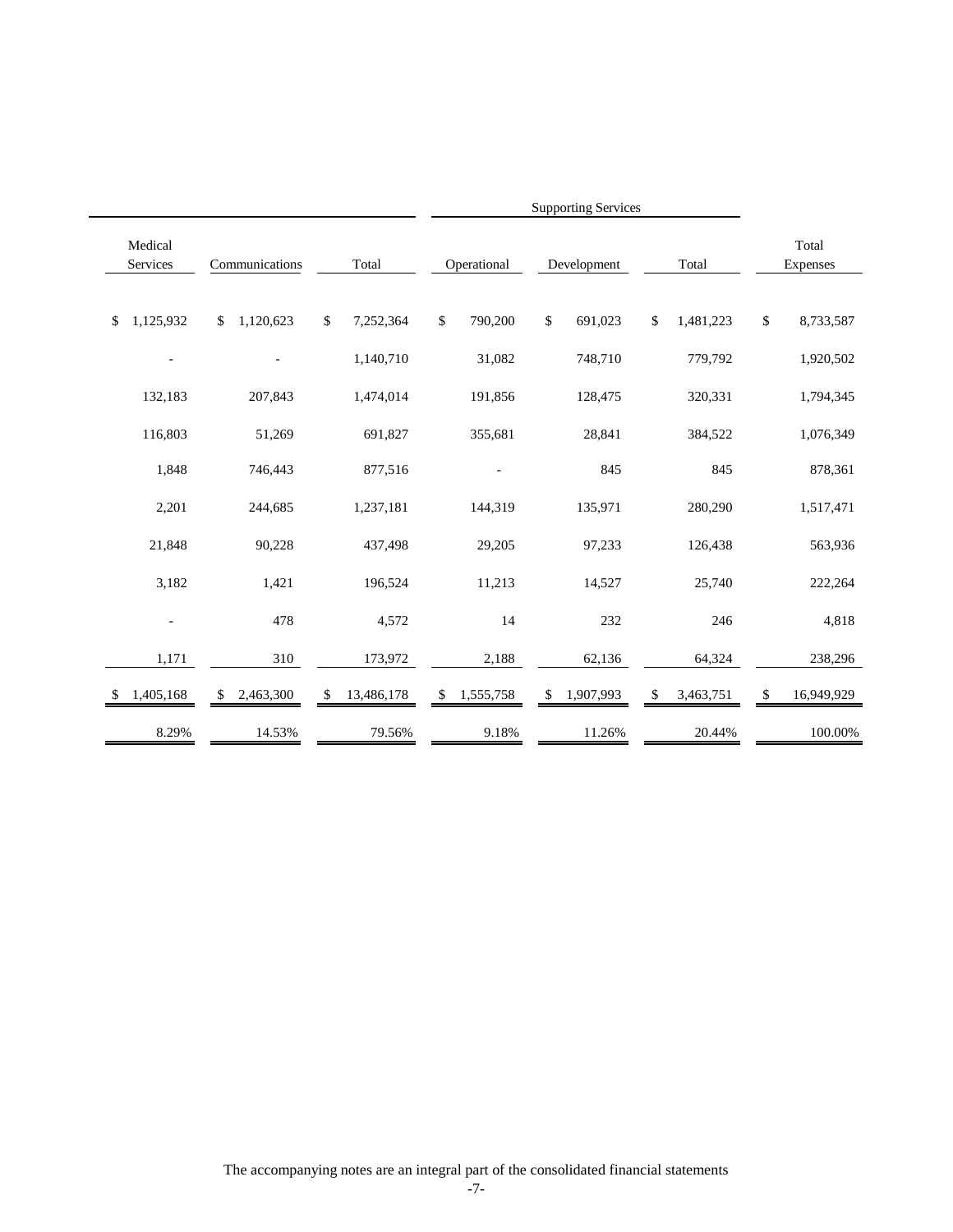# **Physicians Committee for Responsible Medicine, Inc. Consolidated Statement of Cash Flows For the Year Ended July 31, 2021**

| <b>Cash Flows from Operating Activities</b>                      |    |              |
|------------------------------------------------------------------|----|--------------|
| Change in net assets                                             | \$ | 6,611,505    |
| Adjustment to reconcile change in net assets                     |    |              |
| to net provided by in operating activities:                      |    |              |
| Forgiveness of debt - Paycheck Protection Program loan (Round I) |    | (1,504,635)  |
| Depreciation                                                     |    | 311,422      |
| Realized gain on sale of investments                             |    | (547, 641)   |
| Unrealized gain on investments                                   |    | (2,280,578)  |
| Donated investments                                              |    | (1,772,895)  |
| Loss on disposition of property and equipment                    |    | 119          |
| Amortization of bond premium and discount                        |    | 179,491      |
| Change in operating assets and liabilities:                      |    |              |
| Increase in other receivables                                    |    | (516, 931)   |
| Decrease in receivable from legacies and bequests                |    | 200,426      |
| Decrease in inventory                                            |    | 10,365       |
| Increase in prepaid expenses                                     |    | (178, 121)   |
| Increase in accounts payable and accrued expenses                |    | 195,207      |
| Decrease in deferred revenue                                     |    | (309, 875)   |
| Increase in deferred rent credit                                 |    | 795,494      |
| Net Cash Provided By Operating Activities                        |    | 1,193,472    |
| Cash Flows from Investing Activities                             |    |              |
| Reinvestment of matured securities and purchase of investments   |    | (30,775,067) |
| Proceeds from sale of investments                                |    | 29,308,838   |
| Proceeds from the sale of property and equipment                 |    | 1,650        |
| Purchase of property and equipment                               |    | (74, 317)    |
| Net Cash Used In Investing Activities                            |    | (1,538,896)  |
| <b>Cash Flows from Financing Activities</b>                      |    |              |
| Proceeds from the Paycheck Protection Program Ioan (Round II)    |    | 185,000      |
| Proceeds from annuity contracts                                  |    | 286,656      |
| Principal payments on annuity contract                           |    | (116, 438)   |
|                                                                  |    |              |
| Net Cash Provided By Financing Activities                        |    | 355,218      |
| Increase in Cash                                                 |    | 9,794        |
| Cash at Beginning of Year                                        |    | 1,341,556    |
| Cash at End of Year                                              | -S | 1,351,350    |
| Supplemental Disclosure of Cash Flows Information:               |    |              |
| Interest paid during the year                                    |    | 45,265       |
| Income taxes paid during the year                                |    | 3,390        |
|                                                                  |    |              |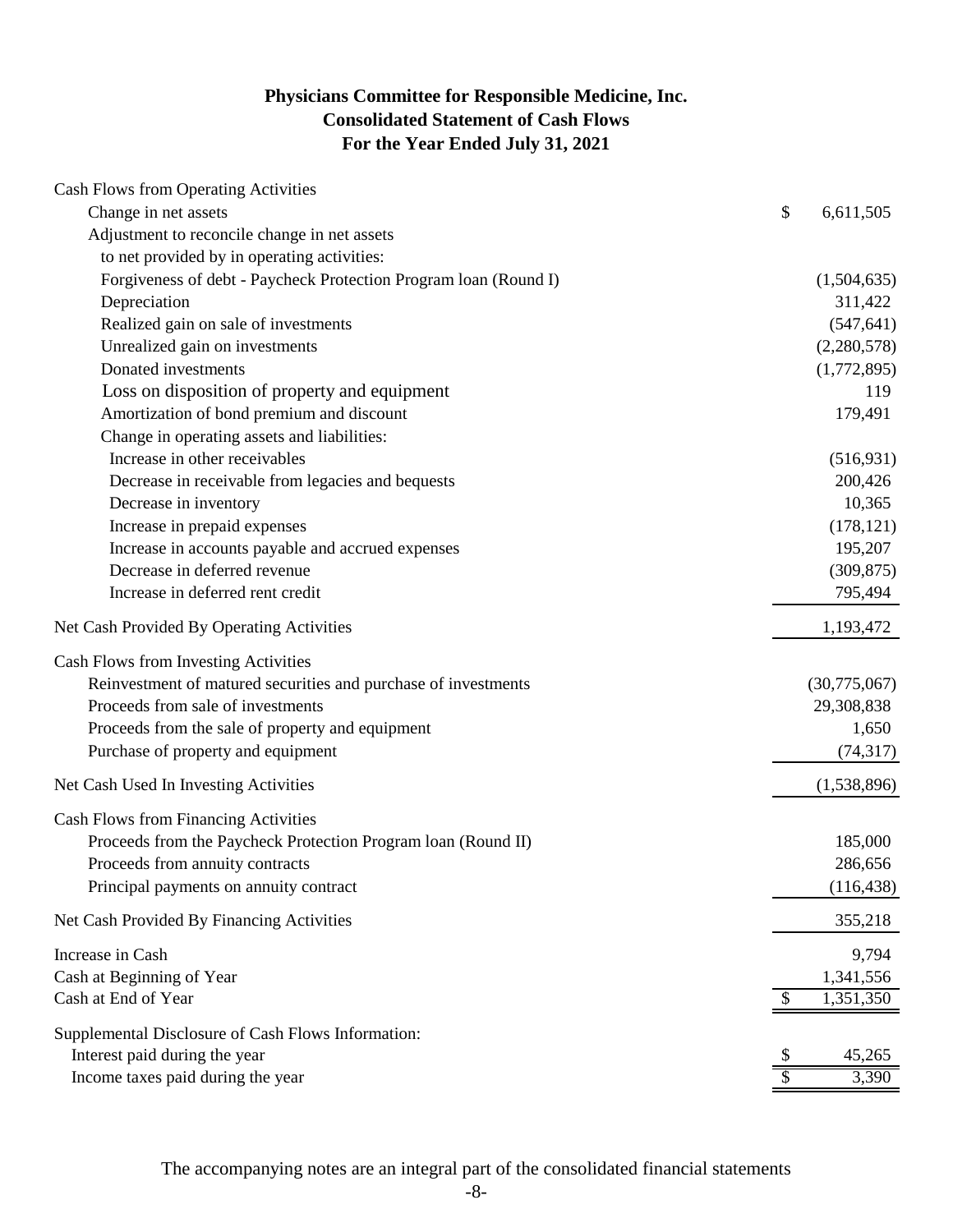#### **Note 1: Organization**

The Physicians Committee for Responsible Medicine, Inc. (the Physicians Committee), a nonprofit organization, was incorporated under the laws of the state of Delaware on April 16, 1985. The organization is a nationwide group of physicians and laypersons concerned about issues in modern medicine. The Physicians Committee is exempt from income taxes under Section  $501(c)(3)$  of the Internal Revenue Code and is classified as other than a private foundation.

The Physicians Committee promotes preventive medicine, particularly good nutrition, conducts clinical research, and encourages higher standards for ethics and effectiveness in research. The following is a description of the various programs currently being conducted by the Physicians Committee.

# *Research and Regulatory Affairs*

We promote alternatives to animal use in research, testing, and education. To improve physician training, we work to replace animals in residency training programs. As a result of our work, only eight of 287 surveyed emergency medicine residencies in the U.S. and Canada continue to use animals. In FY 2021, we launched new campaigns by filing federal complaints to challenge the use of live animals for medical training at the Univ. of Arizona-Tucson and the Univ. of Cincinnati. We urged five other medical schools to modernize their medical training through an advertising campaign. We ended animal use for medical or veterinary training at the Univ. of Virginia, Cleveland Clinic, Tuskegee Univ., and four other medical schools.

Our toxicologists actively promote the development and implementation of nonanimalbased tests for chemical toxicity, including training students and career toxicologists. A monthly webinar series attracts between 150 and 300 scientists, students, and regulators from around the world to each session. The library of webinars was viewed more than 4,000 times in FY 2021. We held the first North American Summer School on Innovative Approaches in Science, offering four days of virtual training content on non-animal science from over 30 speakers to 600 students and early-career students from around the world. Finally, we analyzed human clinical reports to understand which chemicals cause occupational asthma and began to validate human cell-based tests to detect these chemicals before they harm workers.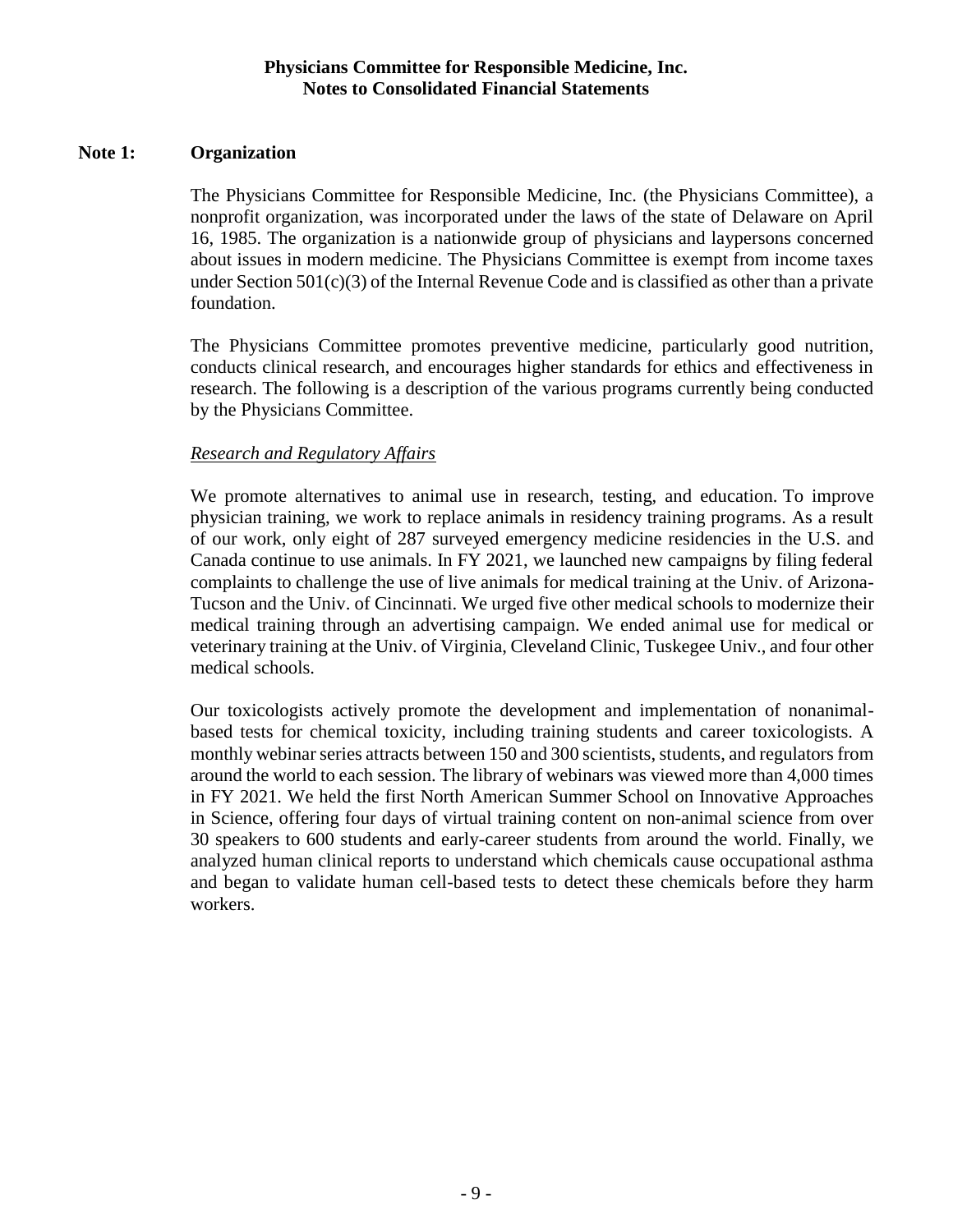# **Note 1: Organization, (continued)**

#### *Nutrition Education*

Nutrition experts and project managers grew a variety of educational programming and outreach centered on promoting a plant-based diet for health. To educate clinicians on plantbased diets, our International Conference on Nutrition in Medicine reached 1,000 people. The Nutrition Guide for Clinicians, a diagnostic and treatment mobile application, reached 8,079 new users, with over 51,000 total users to date. NutritionCME.org brought in 3,272 health care professionals through novel and practical educational content and we provided lectures at 20 medical schools, reaching 945 students. The clinician referral network brought in 73 new providers, for a total of 367 worldwide. The Let's Beat Breast Cancer Campaign reached 7,300 pledges, appeared 5.3 million times on social media, and garnered the support of renowned experts and celebrities who joined together to promote breast cancer risk reduction through four easy nutrition and lifestyle steps. The bilingual 21-Day Vegan Kickstart mobile application has now reached over 350,000 people with menus, recipes, and education and cooking videos to support individuals transitioning to a plant-based diet. Online educational offerings allowed us to reach tens of thousands of people. English and Spanish immersions reached over 8,000 registrants, the Fight Diabetes with Food in India online program reached 4,525 people, and in China, we reached more than 5,700 people through a total of 54 lectures across 30 cities. The Native American Food for Life Online course taught by community leaders reached hundreds of participants. The Food for Life Nutrition and Education Program, via our global network of 300 instructors, reached 6,260 students through more than 1,346 individual classes across 36 U.S. states plus Washington, D.C., and nine other countries.

# *Clinical Research*

We design and conduct clinical health and nutrition research studies, with the goal of motivating more attention in diet and prevention among health care workers, medical researchers, policymakers, and patients. Research staff and colleagues published 12 papers in peer-reviewed journals and presented their research at the American Diabetes Association's Scientific Sessions and at the annual meeting of the Association of Diabetes Care and Education Specialists. We finished a 12-week clinical study for employees at Sibley Hospital, tracking their body weight, blood pressure, blood lipids, and glucose control. This study will help in implementing plant-based nutrition in hospitals. We finished a randomized crossover trial, exploring the power of a plant-based diet to reduce pain and inflammation in rheumatoid arthritis. We are currently testing the ability of a vegan diet in combination with soybeans to reduce the number of hot flashes experienced by postmenopausal women, and 72 women have completed the study so far. Our goal is to build upon the body of knowledge of the value of plant-based diets and generate wider acceptance, among the medical and scientific communities, policymakers, and the press, of the power of plant-based diets to prevent and treat disease.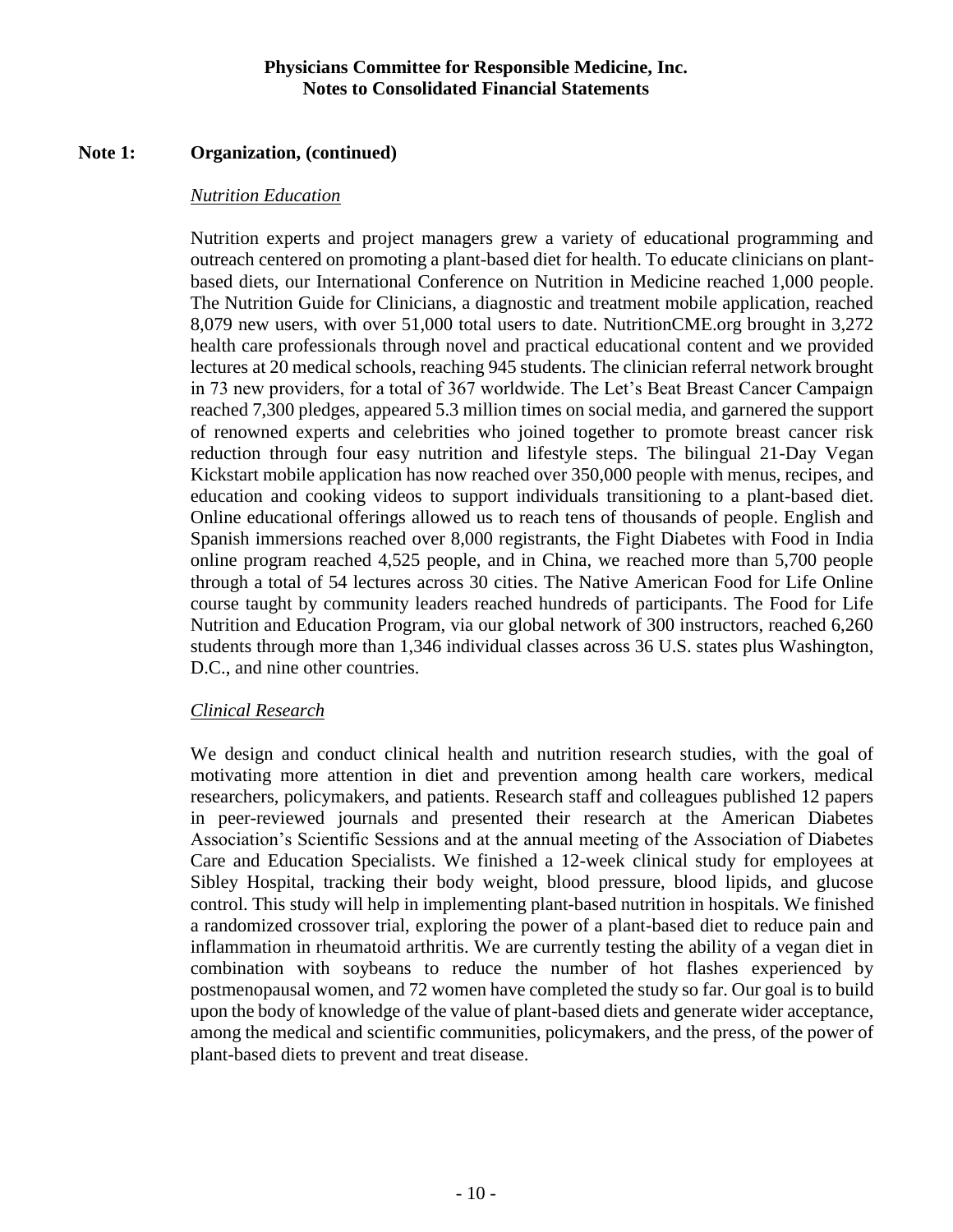# **Note 1: Organization, (continued)**

#### *Communications*

Working with physicians, health experts, and celebrities who serve as spokespeople, we inform, persuade, and inspire readers through strategic media relations, public relations, digital communications, content generation, social media, celebrity engagement, and advertisements. Our work was featured in traditional news outlets, including The Washington Post, USA Today, ABC News, TODAY, The Wall Street Journal, Politico, and many others. Each month, we reach a potential audience of 100 million by appearing in an average of 120 news outlets. Our social media content created conversations daily among more than 1.4 million followers on 11 social media accounts. In FY 2021, 3.6 million people engaged with our content, up 11.4% from FY 2020. We reached 168 million accounts, up 207% from FY 2020. Our YouTube channel received 9.6 million views in FY 2021 and gained 106,400 subscribers, bringing our total to 212,627. The Exam Room podcast was downloaded more than 2.5 million times during FY 2021 and 5.7 million since its launch in 2018.

#### *Legal Advocacy*

Through litigation and petitions, we promote better health and compassionate research practices. In light of the World Health Organization's determination that processed meat is a carcinogen, we pursued litigation against the California Office of Environmental Health Hazard Assessment for refusing to designate processed meat as a carcinogen, in violation of state law. On behalf of the general public, we sued two federal agencies for withholding public records regarding the federal Dietary Guidelines Advisory Committee, which advises on federal nutrition policy. As a result of these lawsuits, the agencies produced the records. On behalf of our California membership, we also sued the same two agencies to challenge improprieties in the development of the most recent Dietary Guidelines for Americans.

#### *Publications*

We support nutrition and research ethics educational efforts through the design and production of print and electronic materials. In FY 2021, more than 600 separately tracked projects were completed, including print and display materials, promotional merchandise, and electronic graphics and e-publications. Good Medicine, the Physicians Committee's 24 page magazine, keeps members informed and involved. Four issues of Good Medicine were published in FY 2021. Total print distribution was 335,084.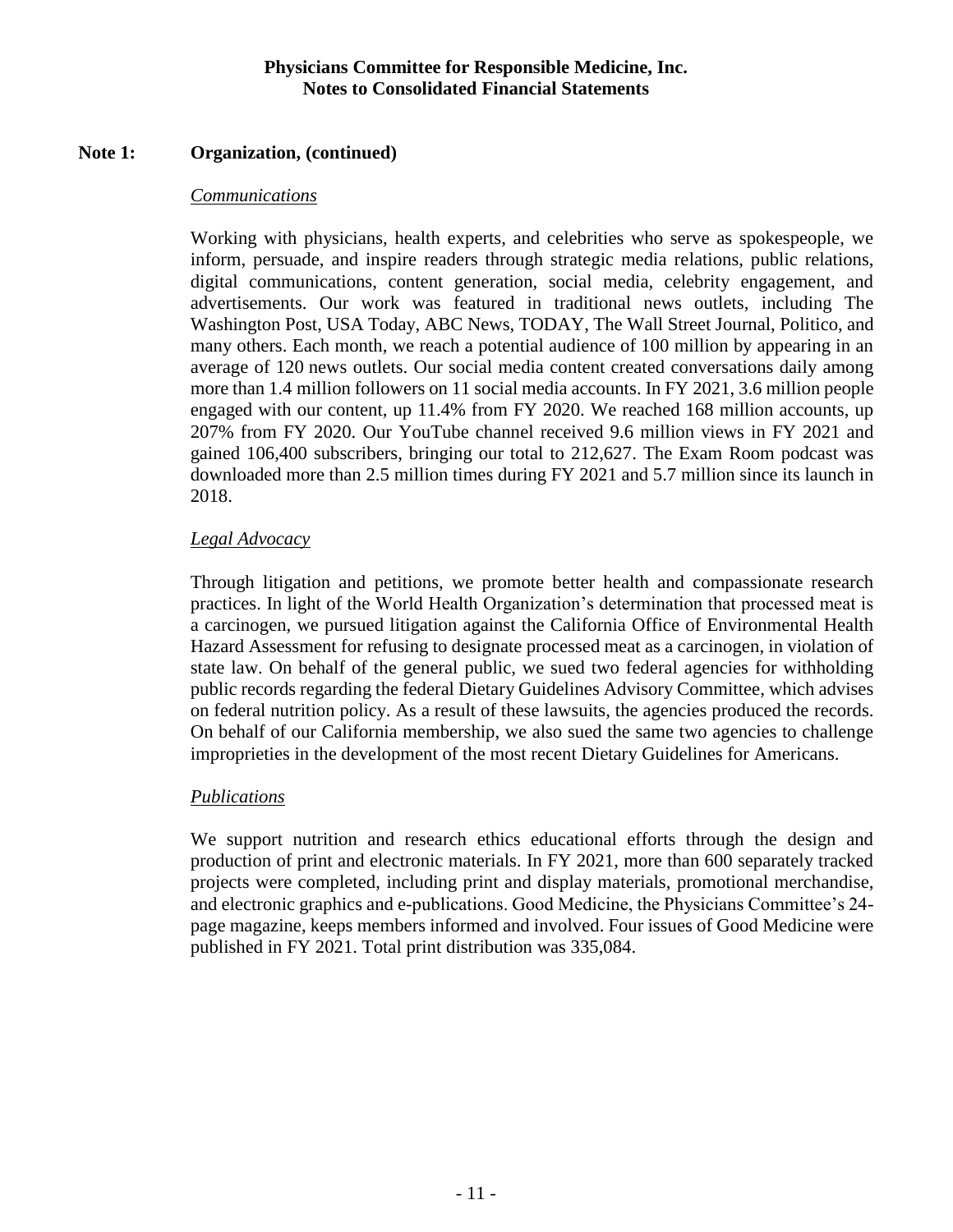# **Note 1: Organization, (continued)**

# *Education and Policy*

We partner to conduct advocacy for plant-based diets. In California, we supported funding to incentivize plant-based meals in public schools. We advocated for an Oregon bill (HB2348) that would require plant-based options in hospitals, prisons, and long-term care facilities. We advocated and built support in the state legislature for three bills in New York, including a measure to expand access to plant-based meals in schools (S1726/A301); a bill to require physicians to take nutrition education (A7695/S5887); and a bill to ban live animal markets. We advocated, including by coordinating testimony from physicians, for a bill in Maryland (HB1071/SB322) to require hospitals and prisons to make plant-based meals available. We continue to advocate for a bill in the District of Columbia to make plant-based foods available to patients, staff, and visitors in all hospitals and expect this measure to be reintroduced in late 2021.

We also conduct activities to encourage the funding, development, and implementation by federal and state legislatures and agencies of human-relevant, nonanimal test methods for chemical, product, and drug safety. In Rhode Island, we advocated for H5295 and S278 aimed at convincing Brown Univ. to halt the use of pigs for training emergency medicine residents. Physicians Committee members testified in support of both bills. We plan to continue this work. In Michigan, we supported the introduction of SB582 to outlaw the use of dogs in painful experiments at public institutions. At the federal level, we lobbied Congress to include report language in the FY 2021 Appropriations bill that directed FDA to modify regulations mandating animal testing and establish a pathway for regulatory acceptance of nonanimal approaches. We hosted a virtual Hill Day event to engage our membership to lobby their Congressmembers to support nonanimal research and testing. Ninety people participated in virtual lobbying meetings, and we reached 48 congressional offices over three days.

Physicians Committee president Neal Barnard, MD, FACC, reached thousands of people through his presentations and community events. He spoke at online events across the U.S. and to 100,000 attendees at the International Conference for Nutrition and Lifestyle Medicine in China. He also presented to medical students and health professionals at several universities and hospitals.

Our ecommerce and fulfillment operation provide educational literature and merchandise to supporters, the health care community, and the public at large on topics relating to nutrition, disease prevention, and ethical science. In FY 2021, our top 25 pieces of literature were downloaded 29,000 times and viewed on our website more than 331,000 times.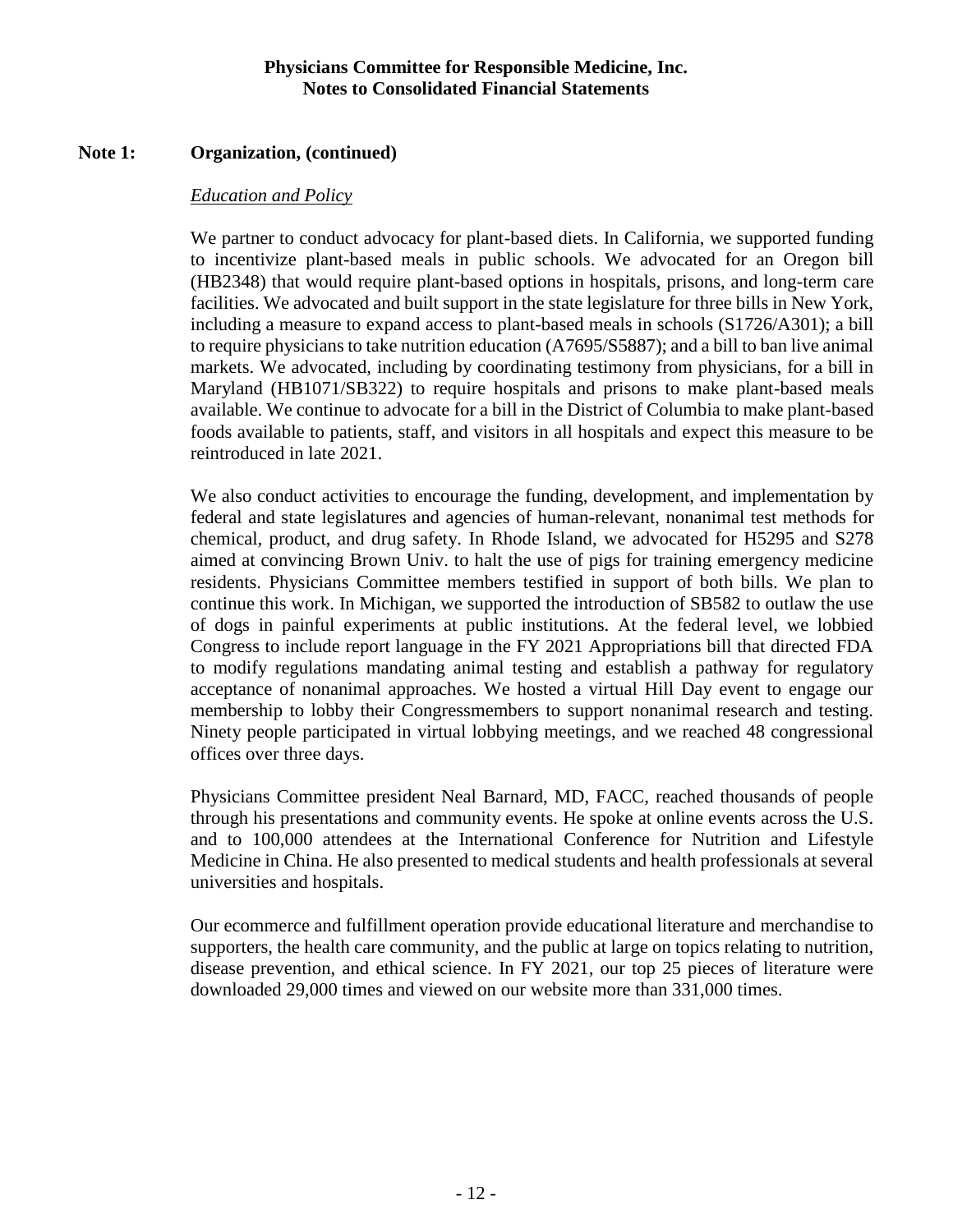## **Note 1: Organization, (continued)**

#### *Medical Services*

PCRM Clinic d/b/a Barnard Medical Center (BMC) is a primary care facility providing comprehensive care for adults. Along with providing primary care needs, the clinicians at BMC offer specialized care through nutrition and prevention to patients with diabetes, obesity, hypertension, lipid disorders, heart disease, arthritis, and migraines. BMC offers consultations, annual exams, medical office visits, telehealth visits, nutrition counseling, and medical nutrition therapy services. Since opening in January 2016, BMC has had more than 21,600 appointments. BMC offers rotation programs for students and medical residents and has had more than 70 domestic and international participants rotate through the center since January 2018.

# **Note 2: Summary of Significant Accounting Policies**

#### *Consolidated Financial Statements*

The accompanying consolidated financial statements include the accounts of the Physicians Committee and its wholly owned and controlled subsidiaries, The PCRM Foundation and BMC. All intercompany balances and transactions have been eliminated in consolidation.

#### *Basis of Presentation*

The Physicians Committee follows the Not-for-Profit Topic of the Financial Accounting Standards Board (FASB) Accounting Standards Codification (the Codification). Under this topic, net assets and revenues, expenses, gains and losses are classified based on the existence or absence of donor-imposed restrictions. Accordingly, the net assets of the Physicians Committee and changes therein are classified and reported as follows:

*Without donor restrictions* – Net assets that are not subject to donor-imposed stipulations.

*With donor restrictions* – Net assets subject to donor-imposed stipulations that may be met either by actions of the Physicians Committee and/or the passage of time or that are subject to donor-imposed stipulations that may be maintained permanently by the Physicians Committee.

#### *Donated Materials and Services*

Donated materials and equipment are reflected as contributions in the accompanying financial statements at their estimated value at the date of receipt. Donated services are recognized as contributions in the accompanying consolidated financial statements to the extent the services received create or enhance non-financial assets or require specialized skills that would be purchased if not provided by donation. During the year ended July 31, 2021, The Physicians Committee received donated consulting services, advertising, and equipment with a calculated fair market value of \$629,997.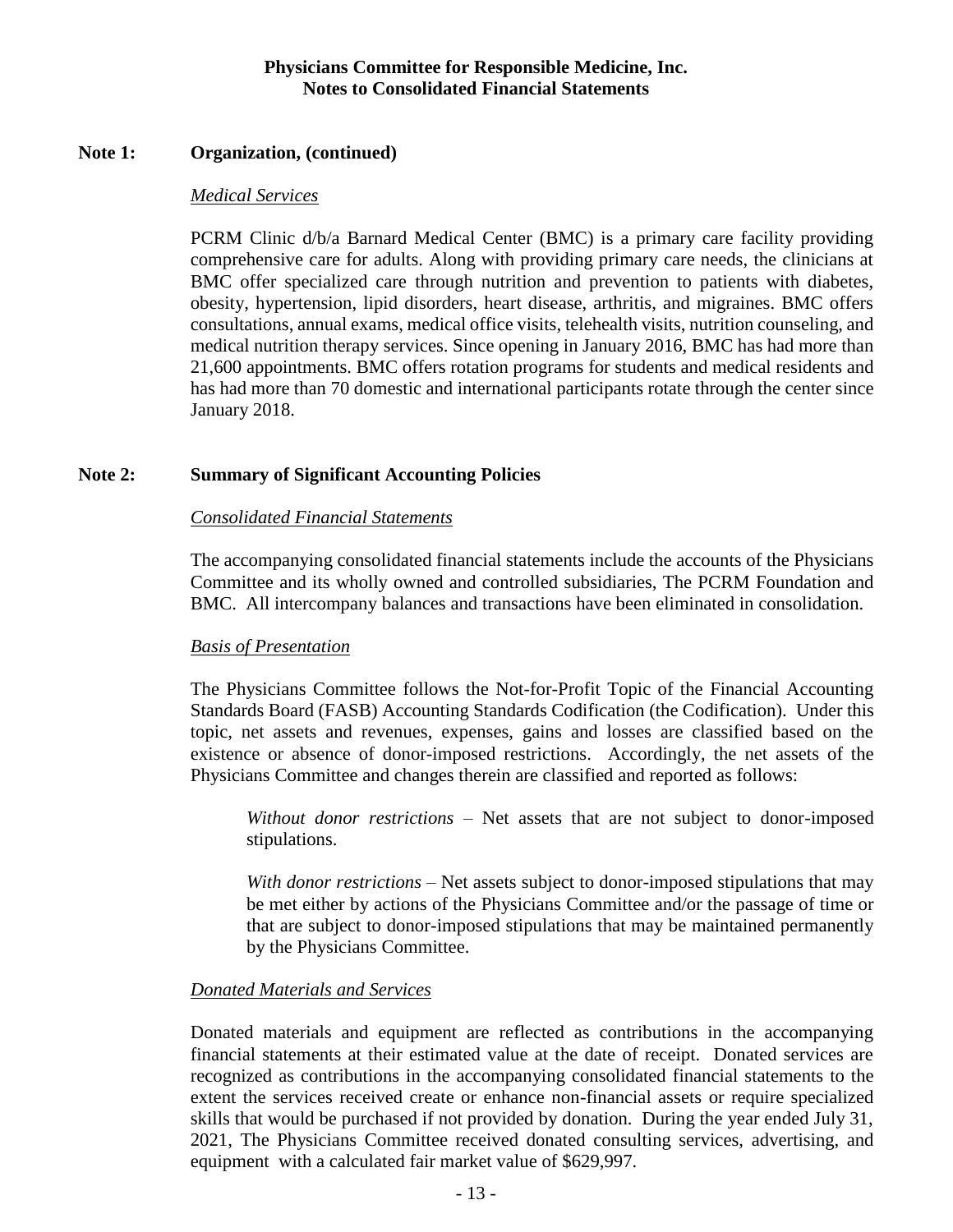#### **Note 2: Summary of Significant Accounting Policies, (continued)**

#### *Cash and Cash Equivalents*

For purposes of the statement of cash flows, cash equivalents include time deposits, certificates of deposit, and all highly liquid instruments with original maturities of three months or less. Cash and cash equivalents do not include temporary cash held in custodial accounts or restricted investments.

#### *Inventory*

Inventories are stated at the lower of cost (first in, first out) or market. Cost includes all direct costs to bring inventory to its present location.

#### *Fair Value Measurements*

The Fair Value Measurements and Disclosures Topic of the Codification establishes a fair value hierarchy that is based on the valuation inputs in the fair value measurements. The topic requires that assets and liabilities carried at fair value will be classified and disclosed in one of the following three categories:

- Level 1 Quoted market prices in active markets for identical assets or liabilities. A quoted price for an identical asset or liability in an active market provides the most reliable fair value measurement because it is directly observable to the market.
- Level 2 Observable market-based or unobservable inputs corroborated by market data. Investments classified as Level 2 trade in markets that are not considered to be active.
- Level 3 Unobservable inputs that are not corroborated by market data. Valuation is accomplished using management's best estimate of fair value.

#### *Patient Receivables and Bad Debts*

Patient receivables are reduced by reserves for contractual allowance and uncollectible accounts. In evaluating the collectability of patient receivables, BMC analyzes its past history and identifies trends for each of its major payer sources of revenue to estimate the appropriate reserve for contractual allowances and provisions for bad debts.

Management regularly reviews data about these major payer sources of revenue in evaluating the sufficiency of the reserves for contractual allowances and uncollectible accounts. For receivables associated with services provided to patients who have third-party coverage, BMC analyzes contractually due amounts and provides a reserve for contractual allowances and a provision for bad debts, if necessary (for example, for expected uncollectible deductibles and copayments on accounts for which the third-party payer has not yet paid, or for payers who are known to be having financial difficulties that make the realization of amounts due unlikely). The difference between the standard rates (or discounted rates if negotiated) and the amounts actually collected after all reasonable collection efforts have been exhausted is charged off against the reserves for contractual allowance and uncollectible accounts. At July 31, 2021, BMC's reserve for contractual allowances and uncollectible accounts was \$40,495.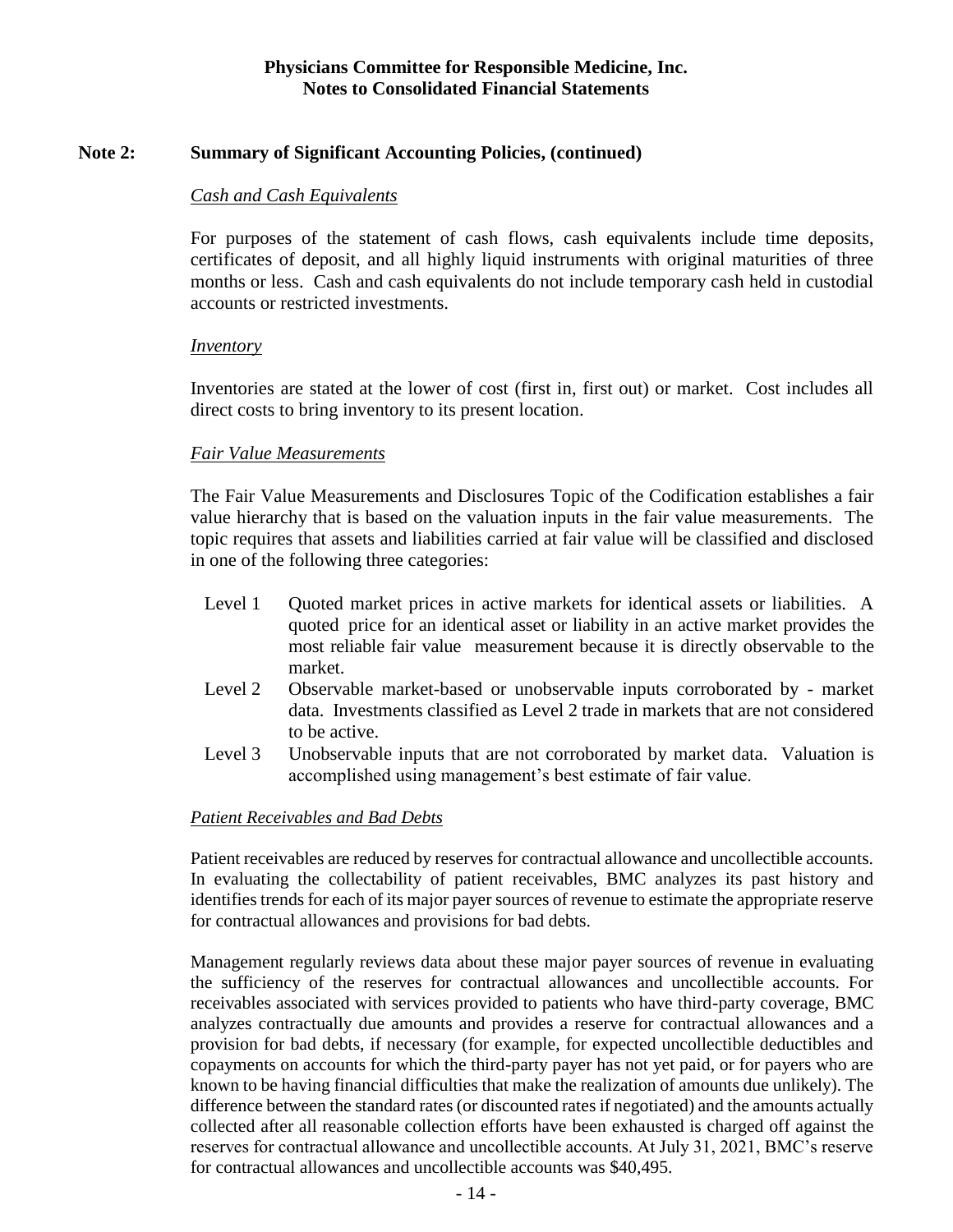#### **Note 2: Summary of Significant Accounting Policies, (continued)**

#### *Property and Equipment*

The Physicians Committee records property and equipment at cost and depreciated over estimated useful lives of 3 to 27  $\frac{1}{2}$  years using the straight-line method. Leasehold improvements are amortized over the lesser of the term of the related lease or estimated useful life of the asset. Repairs and maintenance costs are expensed as incurred. It is the policy of the Physicians Committee to capitalize all property and equipment acquisitions in excess of \$3,000. However, it is the policy of The PCRM Foundation and BMC to capitalize all property and equipment acquisitions in excess of \$1,000.

#### *Annuities*

The Physicians Committee has entered into contracts with donors to pay periodic stipulated payments to the donors or other designated individuals that terminates at a specified time. The Physicians Committee records a liability based on the present value of the future payments resulting from the annuity contracts at the date of the gifts. The excess in the amount of each annuity gift over the liability is recorded as contributions and donations in the accompanying statement of activities. The total annuity liability is fully funded by the Physicians Committee with investments separately stated on the consolidated statement of financial position.

#### *Revenue Recognition*

In May 2014 and March 2016, the Financial Accounting Standards Board ("FASS") issued ASU 2014-09 and ASU 2016-08, Revenue from Contracts with Customers (Topic 606)" and Revenue from Contracts with Customers: Principal versus Agent Considerations (Reporting Revenue Gross versus Net), respectively, which provides guidance for revenue recognition. The standard's core principle is that a company will recognize revenue when it transfers promised goods or services to customers in an amount that reflects the consideration to which the Organization expects to be entitled in exchange for those goods or services. Under the new standards, the estimate for amounts not expected to be collected based on historical experience will continue to be recognized as a reduction to net revenue. However, subsequent changes in estimate of collectability due to a change in the financial status of a payor, for example a bankruptcy, will be recognized as bad debt expense in operational expenses.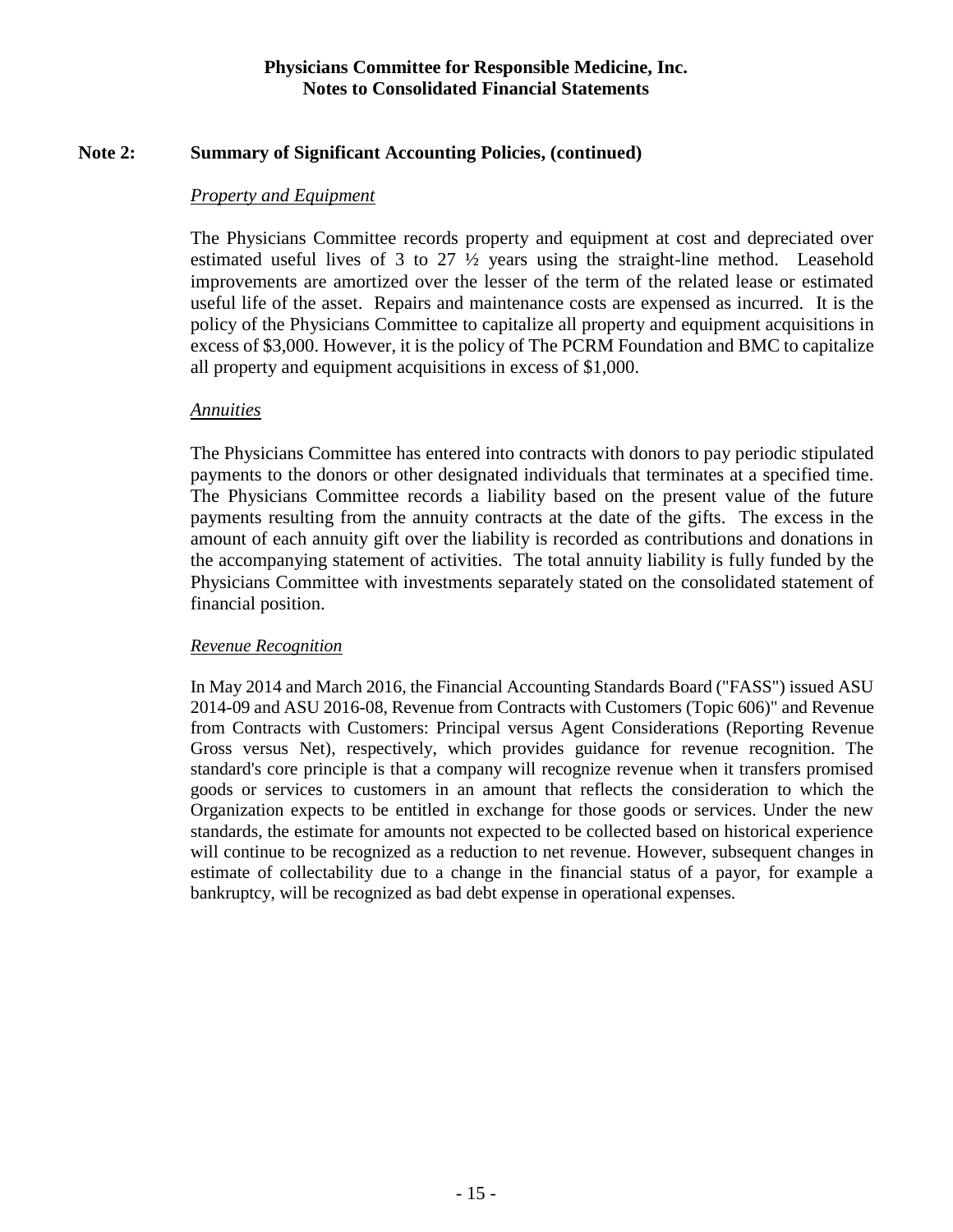# **Note 2: Summary of Significant Accounting Policies, (continued)**

#### *Revenue Recognition, (continued)*

BMC's revenues generally relate to contracts with patients in which the performance obligations are to provide healthcare services. The Organization recognizes revenues in the period in which obligations to provide health care services are satisfied and reports the amount that reflects the consideration to which the organization expects to be entitled. The Organization's performance obligations are generally satisfied over a period of less than one day. The contractual relationships with patients, in most cases, also involve a third-party payor (e.g., Medicare, Medicaid, managed care health plans, employers and commercial insurance companies, including plans offered through the health insurance exchanges) and the transaction prices for the services provided are dependent upon the terms provided by or negotiated with the thirdparty payors. The payment arrangements with third-party payors for the services provided to the related patients typically specify payments at amounts less than the Organization's standard charges. BMC continually reviews the contractual estimation process to consider and incorporate updates to laws and regulations and the frequent changes in contractual terms resulting from contract renegotiations and renewals.

BMC recognizes revenue on the basis of its standard rates for services provided (or on the basis of discounted rates, if negotiated or provided by the policy) for uninsured patients that do not qualify for charity care.

#### *Contributions*

The Physicians Committee records the following types of contributions as revenue when they are received, at their fair value: cash, promises to give, and gifts of long-lived and other assets. Conditional contributions are recognized as revenue when the conditions on which they depend have been substantially met. At July 31, 2021, no significant conditional contributions existed. All contributions are considered to be available for unrestricted use, unless specifically restricted by the donor.

Amounts received that are designated for future periods or restricted by the donor for specific purposes are reported as with restriction, which increases the with donor restriction net asset class. Unconditional promises to give are recorded at their net realizable value.

#### *Tax-Exempt Status*

At July 31, 2021, and for the year then ended, The Physicians Committee has determined that there were no material unrecognized/derecognized tax benefits, tax penalties or interest. No provision for income taxes has been made in the accompanying consolidated financial statements. At July 31, 2021, the tax filings that are subject to possible examination by major tax jurisdictions are for the years ended July 31, 2020, 2019 and 2018.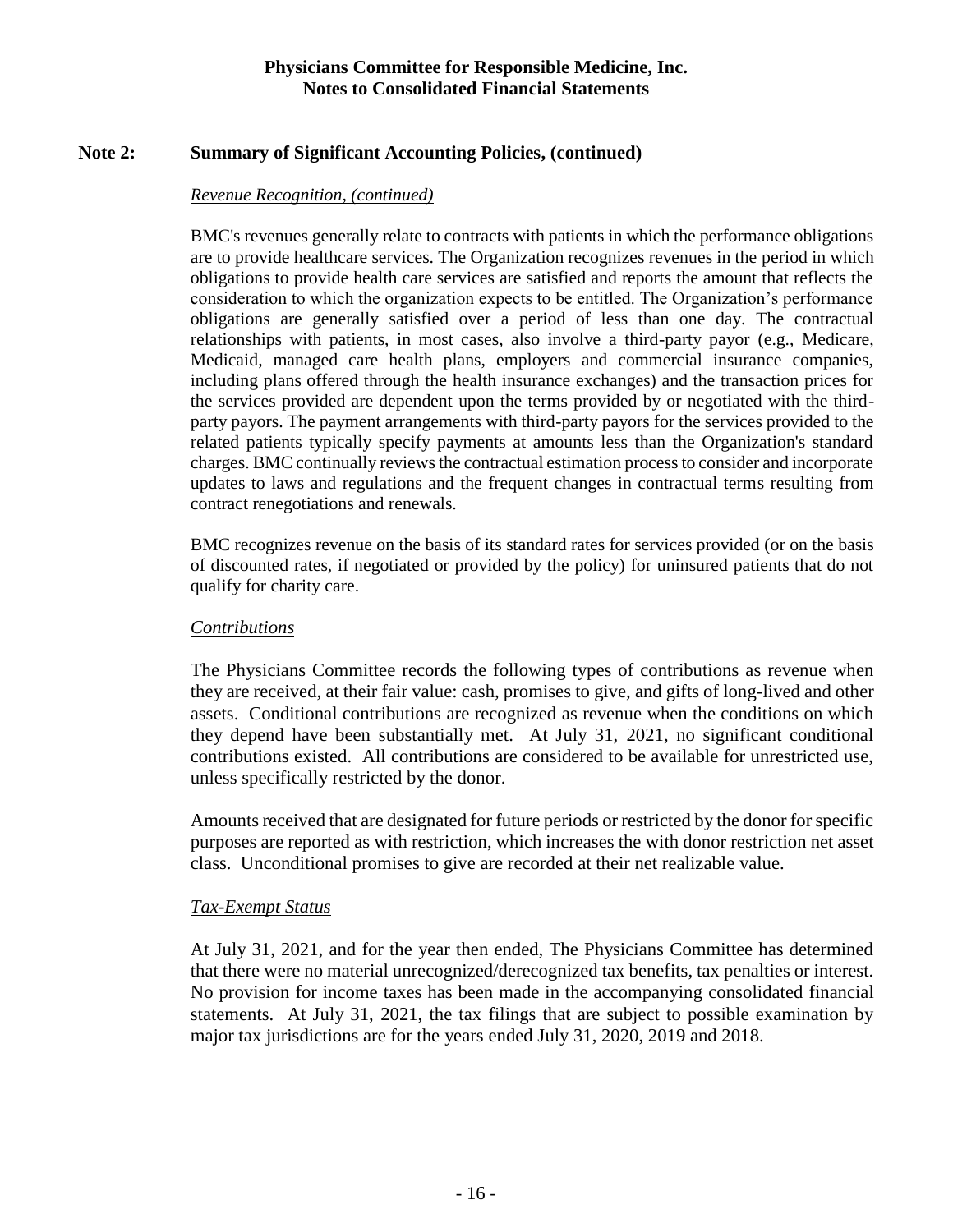# **Note 2: Summary of Significant Accounting Policies, (continued)**

#### *Estimates*

The preparation of financial statements in conformity with generally accepted accounting procedures requires management to make certain estimates and assumptions that affect specific amounts and disclosures. Accordingly, actual results could differ from those estimates.

# *Functional Allocation of Expenses*

The consolidated financial statements report categories of expenses that are attributable to more than one program or supporting function. Therefore, these expenses require allocation on a reasonable basis that is consistently applied. Salaries, rent, depreciation, information technology and other expenses are allocated based on estimates of time and effort.

#### *Recent accounting pronouncements*

In February 2016, the FASB issued ASU No. 2016-02, *Leases* (Topic 842), which supersedes the leasing guidance in Topic 840, *Leases*. Under the new guidance, lessees are required to recognize lease assets and lease liabilities on the balance sheet for all leases with terms longer than 12 months. Leases will be classified as either finance or operating, with classification affecting the pattern or expense recognition in the statement of activities. The new standard is effective for fiscal years beginning after December 15, 2021, including interim periods within those fiscal years.

A modified retrospective transition approach is required for lessees for capital and operating leases existing at, or entered into after, the beginning of the earliest comparative period presented in the financial statements, with certain practical expedients available. The Physicians Committee currently expects that upon adoption of ASU 2016-02, right-of-use assets and lease liabilities will be recognized in the consolidated statement of financial position in amounts that will be material.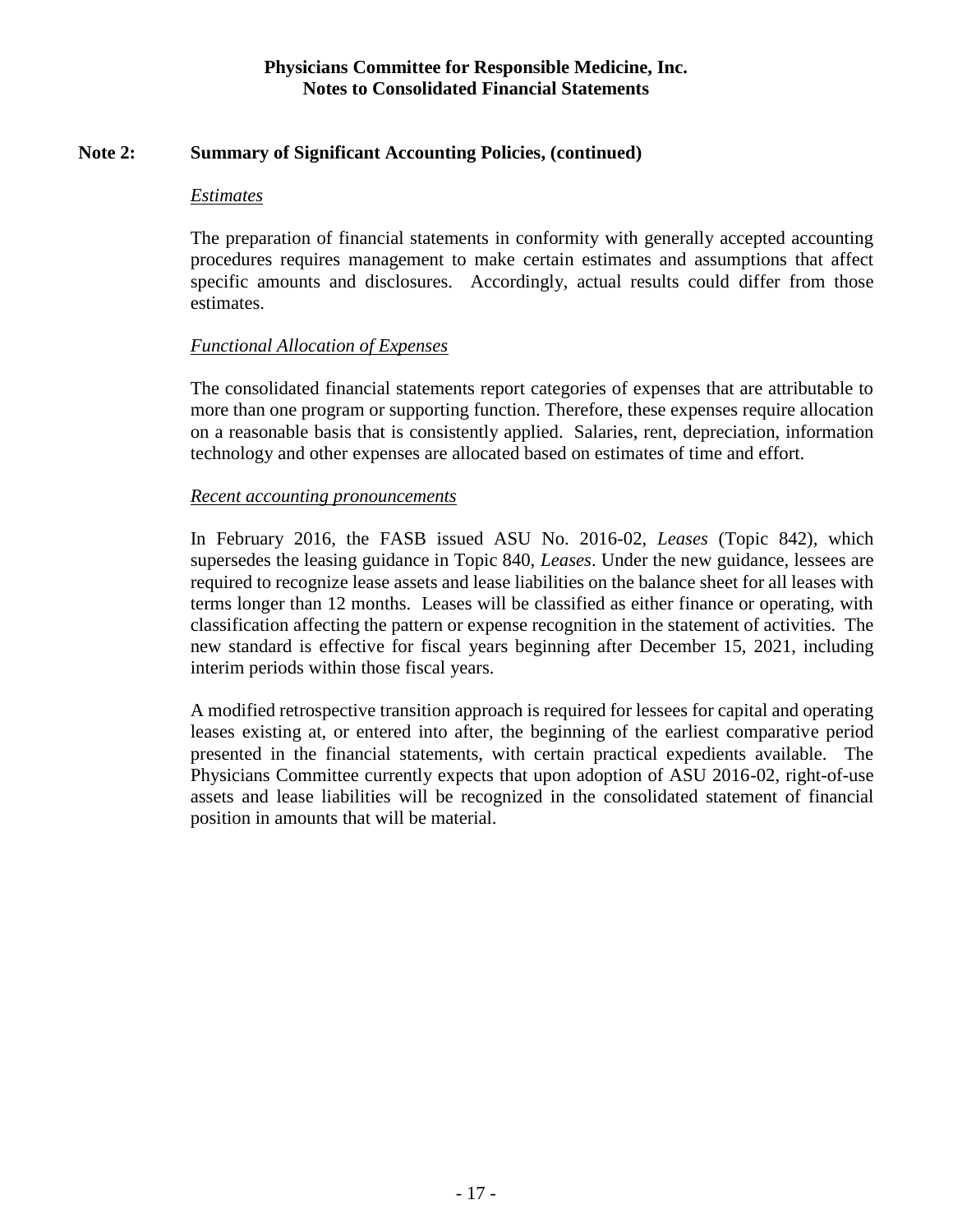# **Note 3: Liquidity and Availability of Financial Assets**

Physicians Committee has \$18,384,561 available within one year of the balance sheet date to meet cash needs for general expenditure. The amount consists of the following:

| Cash and cash equivalents                                | \$<br>1,351,350 |
|----------------------------------------------------------|-----------------|
| Short-term investments                                   | 15,888,586      |
| Minimum endowment distribution                           | 300,000         |
| Receivable from legacies and bequests                    | 486,643         |
| Donations receivable                                     | 169,577         |
| Other receivables                                        | 1,438,000       |
|                                                          | 19,634,156      |
| Less: amount subject to donor restrictions and therefore |                 |
| unavaiable for general expenditures                      | (1,249,595)     |
|                                                          |                 |
| Total financial assets and other liquid resources        | 18,384,561      |

Legacies and bequests receivable and donations receivable are subject to implied time restrictions. Legacies and bequests receivable, donations receivable and accounts receivable are all expected to be collected within one year.

Physicians Committee maintains a policy of structuring its financial assets to be available as its general expenditures, liabilities, and other obligations come due. In addition, as part of its liquidity management, Physicians Committee maintains three tiers of reserves. Tier 1 reserves (short term) are invested in cash, money market funds and certificates of deposit. Tier 2 reserves (mid-term) are allocated to an investment-grade bond ladder. Tier 3 reserves (long-term) are invested in a quasi-endowed fund.

Although Physicians Committee does not intend to spend from its quasi-endowment (other than amounts appropriated for general expenditure as part of the endowment's annual distribution), amounts from its quasi-endowment could be made available with approval from the board of directors, if necessary. The quasi-endowment had a balance of \$8,257,430 (excluding the minimum amount earmarked for annual distribution within one year) on July 31, 2021 and is not reflected in the total financial assets available within one-year balance of \$18,384,561.

In addition to these available financial assets, a significant portion of Physicians Committee's annual expenditures will be funded by current year operating revenues, including contributions and donations, investment income and medical services revenue.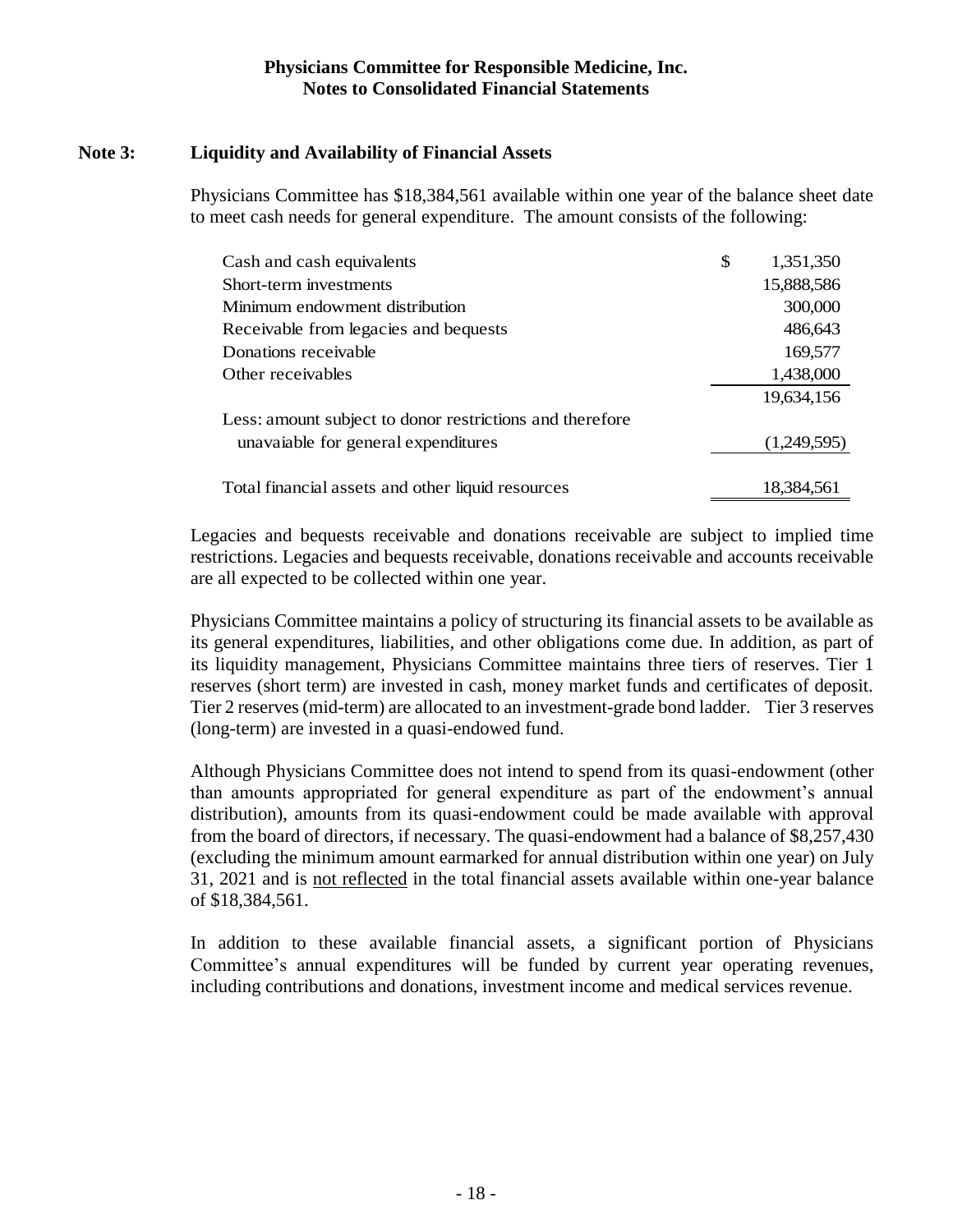#### **Note 4: Other Receivables**

Included in other receivables on the accompanying consolidated statement of financial position are pledges, donations, grants, other miscellaneous receivables and patient receivables. All balances reflected are expected to be received within one year and are recorded at their net realizable value.

The pledges and contributions referred to above are reduced by an allowance for bad debts, if necessary. Management periodically evaluates the adequacy of the allowance for uncollectible accounts by considering past experiences and taking into consideration the inherent risk pledges provide.

Other receivables are comprised of the following as of July 31, 2021:

| Grants receivable                                     | \$ | 1,215,537 |
|-------------------------------------------------------|----|-----------|
| Accrued donations                                     |    | 169,577   |
| Miscellaneous receivables                             |    | 178,254   |
| Patient accounts receivable                           |    | 91,260    |
| Subtotal                                              |    | 1,654,628 |
| Less: Contractual allowance and uncollectible amounts |    | (40, 495) |
| Less: Allowance for bad debt                          |    | (6,556)   |
| Other receivable, net                                 | S  | 1,607,577 |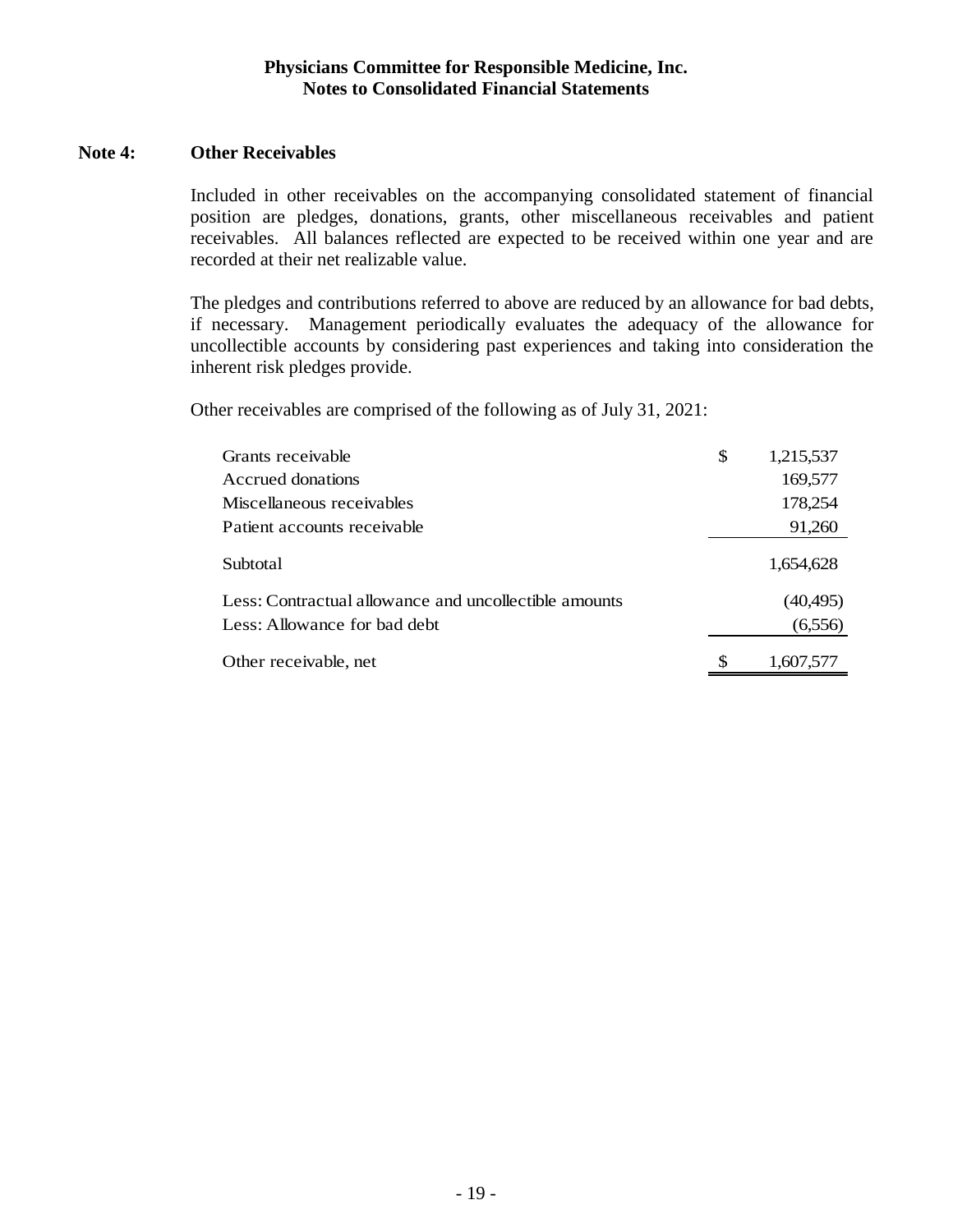#### **Note 5: Investments**

Investments are comprised of the following as of July 31, 2021:

|                                                                                                               | Other            |     | Investments<br>with Donor |              |            |
|---------------------------------------------------------------------------------------------------------------|------------------|-----|---------------------------|--------------|------------|
|                                                                                                               | Investments      |     | Retrictions               |              | Total      |
|                                                                                                               |                  |     |                           |              |            |
| Money funds                                                                                                   | \$<br>281,098    | \$  | 276,426                   | \$           | 557,524    |
| Equity securities                                                                                             | 1,335,198        |     | 5,139,283                 |              | 6,474,481  |
| Debt securities                                                                                               | 12,288,603       |     | 2,057,865                 |              | 14,346,468 |
| Mutual funds - equities                                                                                       | 562,296          |     | 2,264,718                 |              | 2,827,014  |
| Mutual funds - fixed income                                                                                   | 136,217          |     | 684,014                   |              | 820,231    |
| <b>Exchange Traded Funds</b>                                                                                  | 205,988          |     | 329,960                   |              | 535,948    |
| Limited partnership interest                                                                                  | 325,014          |     |                           |              | 325,014    |
| Certificates of deposit                                                                                       | 4,892,260        |     |                           |              | 4,892,260  |
| Cash surrender of life insurance policy                                                                       | 13,427           |     |                           |              | 13,427     |
| Total                                                                                                         | \$<br>20,040,101 | \$. | 10,752,266                | $\mathbb{S}$ | 30,792,367 |
| Less: Investments related to restricted<br>and designated funds<br>Less: Investments restricted to charitable |                  |     | 10,752,266                |              | 10,752,266 |
| gift annuity obligations                                                                                      | 3,412,856        |     |                           |              | 3,412,856  |
|                                                                                                               |                  |     |                           |              |            |
| Total                                                                                                         | \$<br>16,627,245 | \$  |                           | \$           | 16,627,245 |

Realized and unrealized gains and losses are included in the consolidated statement of activities as part of investment income. The following summarizes the investment return for<br>
the year ended July 31, 2021:<br>
Net Assets<br>
Net Assets<br>
Net Assets<br>
Net Assets<br>
Net Donor<br>
Net Donor<br>
Net Donor<br>
Net Donor the year ended July 31, 2021:

| e year ended July 31, 2021:                                                                  |                                             |                                  |                           |                                          |   |                                  |
|----------------------------------------------------------------------------------------------|---------------------------------------------|----------------------------------|---------------------------|------------------------------------------|---|----------------------------------|
| Foundation:                                                                                  | Net Assets<br>Without Donor<br>Restrictions |                                  |                           | Net Assets<br>With Donor<br>Restrictions |   | Total                            |
| Interest and dividend income<br>Net realized and unrealized gains<br>Other investment income | \$                                          | 324,802<br>2,427,192<br>2,112.00 | \$                        | 28,595<br>400,908                        | S | 353,397<br>2,828,100<br>2,112.00 |
| Investment return                                                                            |                                             | 2,754,106                        | $\mathbf{r}_{\mathbb{S}}$ | 429,503                                  | S | 3,183,609                        |

As of July 31, 2021, investment advisory fees in the amount of \$111,183 are included in the consolidated schedule of functional expenses which carryover to the consolidated statement of activities. These fees are not included in the investment return presented above.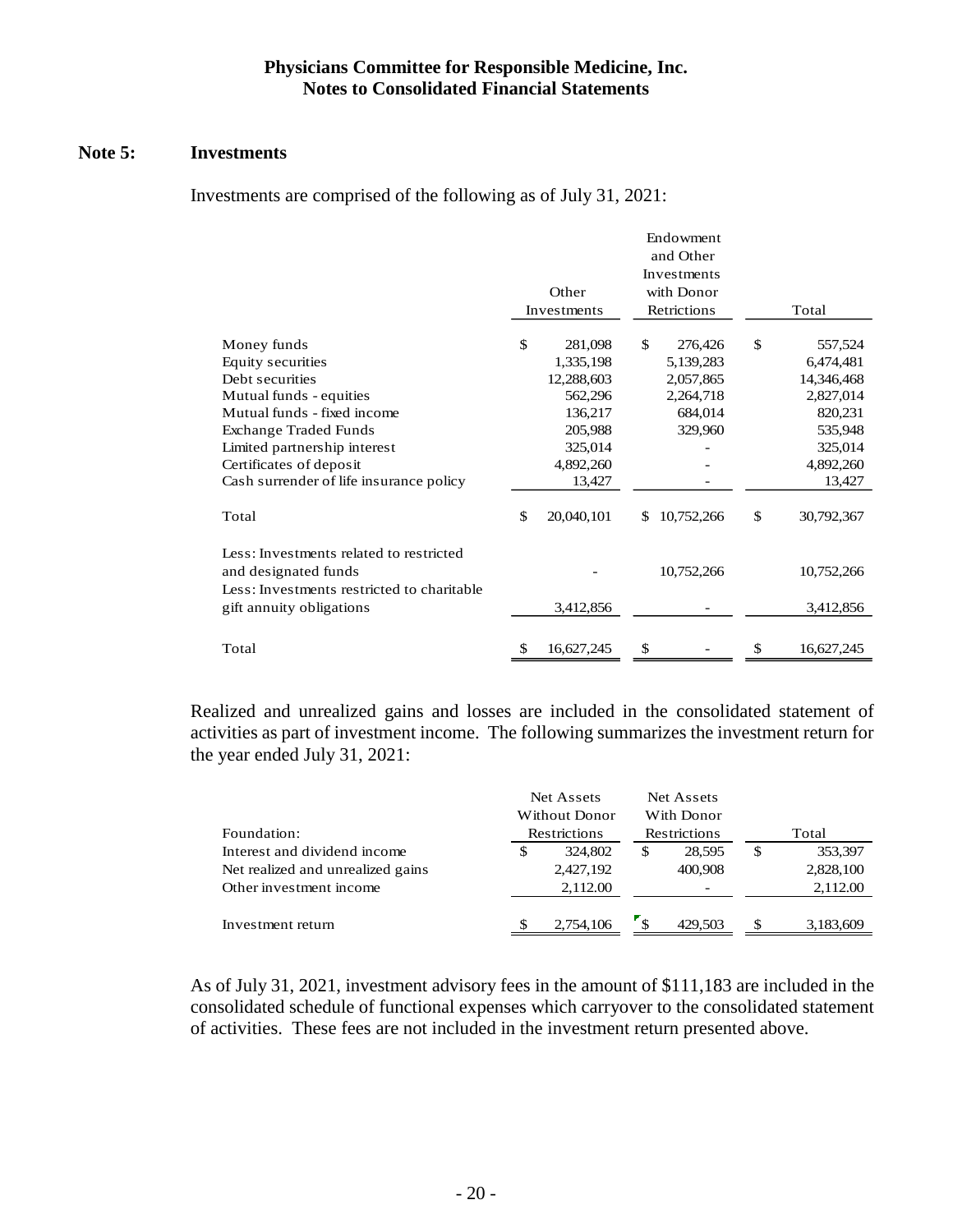#### **Note 6: Fair Value Measurements**

In determining the appropriate levels, the Physicians Committee performs a detailed analysis of the assets and liabilities that are subject to fair value measurements. At each reporting period, all assets and liabilities for which the fair value measurement is based on significant unobservable inputs are classified as Level 3.

The table below presents the balances of assets and liabilities measured at fair value on a recurring basis by level within the hierarchy as of July 31, 2021:<br>
<u>Level 1</u> Level 2 Level 3 Total recurring basis by level within the hierarchy as of July 31, 2021:

|                                         | Level 1       | Level 2 |        | Level 3 |         | Total         |
|-----------------------------------------|---------------|---------|--------|---------|---------|---------------|
|                                         |               |         |        |         |         |               |
| Money funds                             | \$<br>557,524 | \$      |        | \$      |         | \$<br>557.524 |
| Equity securities                       | 6.474.481     |         |        |         |         | 6.474.481     |
| Debt securities                         | 14,346,468    |         |        |         |         | 14,346,468    |
| Mutual funds - equities                 | 2,827,014     |         |        |         |         | 2,827,014     |
| Mutual funds - fixed income             | 820,231       |         |        |         |         | 820,231       |
| Exchange traded funds                   | 535,948       |         |        |         |         | 535,948       |
| Certificates of deposit                 | 4,892,260     |         |        |         |         | 4,892,260     |
| Cash surrender of life insurance policy |               |         | 13.427 |         |         | 13.427        |
| Limited partnership interest            |               |         |        |         | 325,014 | 325,014       |
|                                         |               |         |        |         |         |               |
| Total                                   | 30,453,926    |         | 13.427 | \$      | 325,014 | \$30,792,367  |

Investments included in Level 3 consist of a limited partnership, limited liability company and a position in a trust. The limited partnership was passed through to the Physicians Committee by way of an estate. The value used is that as provided by the estate.

The limited liability company (LLC) is a small privately held company that is developing software that will generate revenue based on transactions fees. The market for this entity is still under development and its future ability to generate profits is not certain at this time. Since there is currently no market for the LLC other than the private equity markets the Physicians Committee has made a significant allowance for the value of this investment as of July 31, 2021.

The Trust consists of units of ownership which were donated. The Trust's primary asset is in insurance policies. There is no current active market for these units. Because of this lack of available market for any potential disposition of the units the Physicians Committee has made an allowance for the value of the holding equal to 20% of the net asset value of the units held.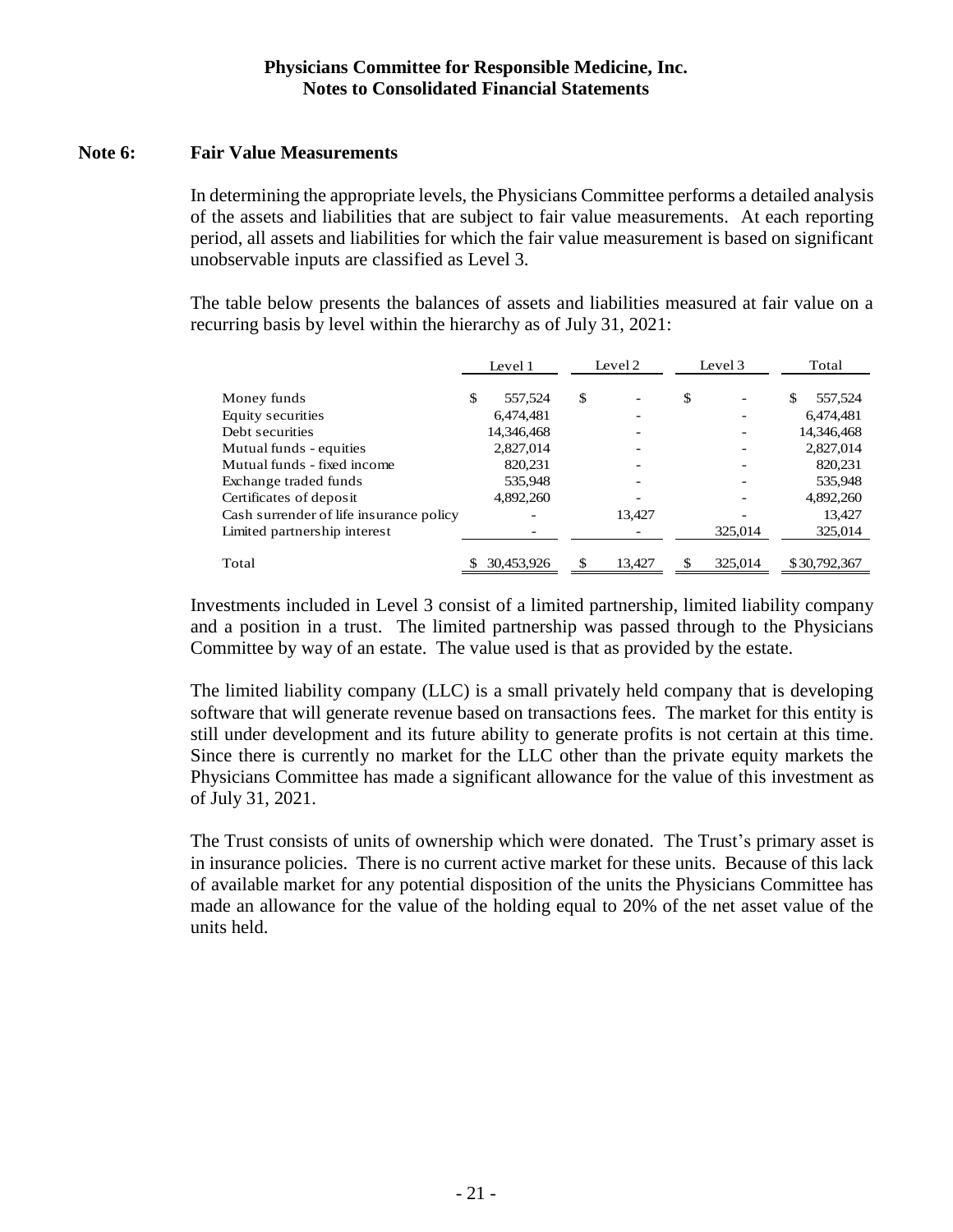#### **Note 6: Fair Value Measurements, (continued)**

The following is a rollforward of the financial instruments classified by the Physicians Committee within Level 3 of the fair value hierarchy:

|                                                | Units in          | Equity       |                   |
|------------------------------------------------|-------------------|--------------|-------------------|
| Trust                                          |                   | Investment   | Total             |
| Fair value, August 1, 2020<br>Unrealized gains | 176,818<br>27,918 | 120,278<br>- | 297,096<br>27,918 |
| Fair value, July 31, 2021                      | 204,736           | 120,278      | 325,014           |

#### **Note 7: Investment Restricted to Investment in Building**

On June 28, 2018, the Physicians Committee received \$1,000,000 with donor restrictions. The Physicians Committee was instructed, by the donor, to invest this money in United States treasury debt. In addition, the money was to be spent to purchase a building that Physicians Committee would occupy. Lastly, the donor indicated that if an owner-occupied building was not purchased within three years, the donation, plus any earned interest, can be used for general operating expenses. During the year ended July 31, 2021, the donor restriction expired and the full amount of \$1,031,601 was released from this restriction and moved into another investment which will support the Critical Action Fund (quasiendowment fund). During the fiscal year ended July 31, 2021, the donation had earned \$165 of interest income which is included as part of the investment income from net assets with donor restrictions.

#### **Note 8: Property and Equipment**

At July 31, 2021 property and equipment consists of the following:

| <b>Building</b>                | \$<br>500,270   |
|--------------------------------|-----------------|
| Membership list                | 321,142         |
| Equipment                      | 731,413         |
| Land                           | 545,079         |
| Leasehold improvements         | 1,125,272       |
| Furniture and fixtures         | 96,754          |
| Digital assets                 | 377,830         |
| Subtotal                       | 3,697,760       |
| Less: Accumulated depreciation | 2,401,485       |
| Property and Equipment, net    | \$<br>1.296.275 |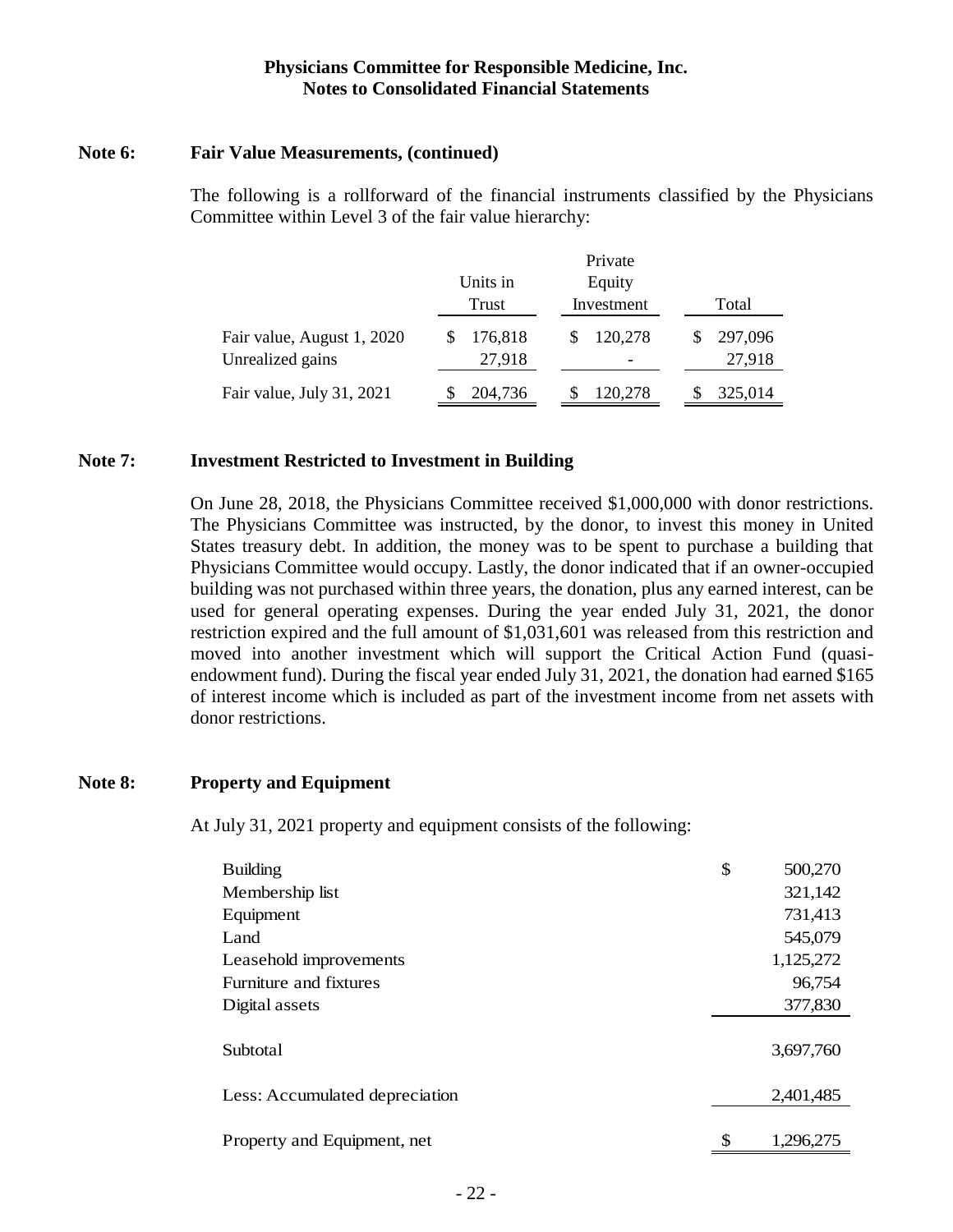#### **Note 8: Property and Equipment, (continued)**

Depreciation expense for the year ended July 31, 2021 was \$311,421. Included in digital assets are costs related to the development of short films related to the Physicians Committee's exempt purpose. When the films are completed and ready for release, they will be amortized over their estimated useful life.

#### **Note 9: Paycheck Protection Program Loans**

The Physicians Committee and BMC each received loans of \$1,319,635 and \$185,000, respectively, under the Paycheck Protection Program ("PPP") on April 20, 2020 and May 20, 2020, respectively. The PPP, established as part of the Coronavirus Aid Relief and Economic Security Act ("CARES Act"), provides for loans to qualifying business for amounts up to 2.5 times of the average monthly payroll expenses of the qualifying business. The loans and accrued interest are forgivable after twenty-four weeks as long as the borrower uses the loan proceeds for eligible purposes, including payroll, benefits, rent and utilities, and maintains its payroll levels. The amount of loan forgiveness will be reduced if the borrower terminates employees or reduces salaries during the twenty-four week period.

As of July 31, 2021, the applications for the round I loan forgiveness have been submitted for both the Physicians Committee and BMC. The round I loans to the Physicians Committee and BMC have been fully forgiven as of July 31, 2021 and are included in the accompanying consolidated statement of activities as part of grant income. In addition, BMC received a second PPP loan for \$185,000 on January 25, 2021. This amount remains outstanding as of July 31, 2021.

The unforgiven portion of the round II PPP loan is payable over two years at an interest rate of 1%, with a deferral of payments for ten months after the end of the covered period. Under the CARES Act, the covered period is defined as the 24 week period from the date the loan proceeds are received. As of July 31, 2021, the application for the round II loan forgiveness has not been submitted. If round II loan forgiveness is not obtained, the loan is due to be repaid beginning in June of 2022 with monthly installments of \$7,789 for BMC.

The following are maturities of the round II PPP loan payable for each of the next five years:

|                              |            |           |         | <b>Barnard</b> |       |         |  |
|------------------------------|------------|-----------|---------|----------------|-------|---------|--|
|                              | Physicians |           | Medical |                |       |         |  |
|                              |            | Committee |         | Center         | Total |         |  |
| July 31, 2022                | \$         |           | \$      | 15,276         | \$    | 15,276  |  |
| July 31, 2023                |            |           |         | 92,191         |       | 92,191  |  |
| July 31, 2024                |            |           |         | 77,533         |       | 77,533  |  |
| July 31, 2025 and thereafter |            |           |         |                |       |         |  |
|                              |            |           |         |                |       |         |  |
|                              | \$         |           | \$      | 185,000        | \$    | 185,000 |  |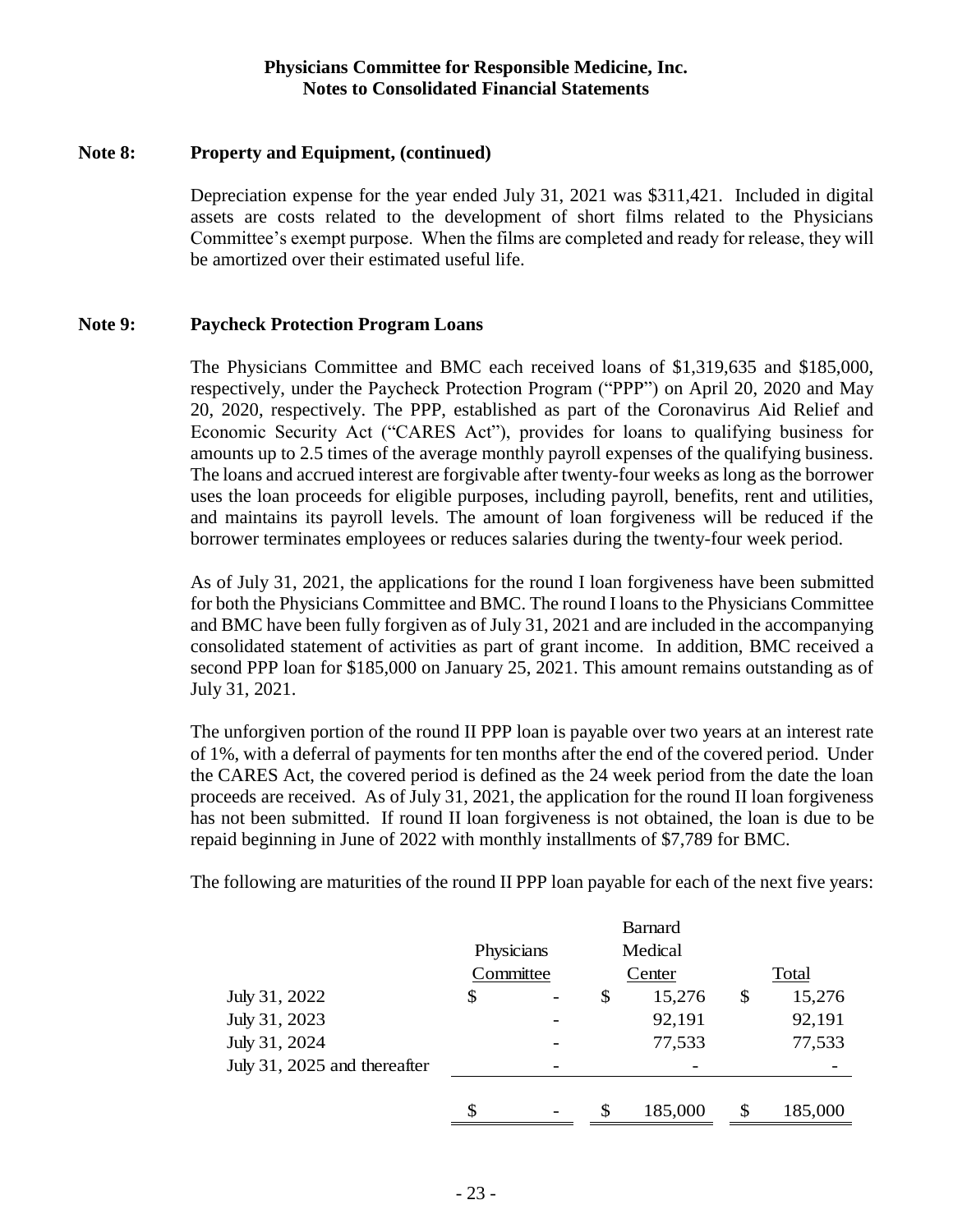# **Note 9: Paycheck Protection Program Loans, (continued)**

BMC intend to use the proceeds for purposes consistent with the CARES Act requirements. As of July 31, 2021, no determination had been made as to whether the loans will be forgiven in whole or in part. However, BMC expect the use of the loan proceeds will meet the conditions to achieve full forgiveness under the CARES Act.

# **Note 10: Employee Retention Credit Receivable**

On March 18, 2020, the Coronavirus Aid, Relief and Economic Security Act ("CARES Act") was signed into law. Within the act was the Employee Retention Credit (ERC). The ERC is a 50% credit per employee for qualified wages paid up to \$10,000 per year. This was only available for wages paid between March 18, 2020 and December 31, 2020. An employer qualified for this credit one of two ways. First, an employer qualified if they suffered a 50% or greater reduction in gross receipts in a given quarter as compared to the same quarter in 2019. The second way and employer would qualify is if their business was shut down due to government order and that shut down significantly impacted operations. In the original bill included in the CARES Act, an additional provision of the CARES Act was employers that received funding from the paycheck protection program were disqualified employers for purposes of the ERC (See Note 6). Congress amended this with the Consolidation Appropriations Act (CCA). The CCA was signed into law on December 27, 2020, which included many revisions to the CARES Act provisions. The first revision was that employers no longer were disqualified for the ERC if they received PPP funding. The CCA also extended the ERC through June 30, 2021 and increased the credit from 50% per employee per year for qualified wages up to \$10,000 to 70% per employee per quarter for each quarter the employer qualifies in 2021. In addition, the CCA reduced the gross receipts test qualification for employers from a 50% reduction to a 20% reduction for the first and second quarter of 2021.

On March 11, 2021, the American Rescue Plan Act (ARPA) was signed into law which included language that extended the ERC through December 31, 2021. However, on November 15, 2021, the Infrastructure Investment and Jobs Act repealed the ERC for the fourth quarter of 2021.

In the first quarter of 2021, BMC suffered a greater than 20% reduction in gross receipts as compared to the first quarter of 2019, consequently qualifying for the ERC in that quarter. BMC then utilized the "lookback" provision for the second quarter of 2021. The "lookback" provision allows an employer to "lookback" to the previous quarter when determining their qualified status. This provision was part of the original CARES Act and extended by the CCA and again with the ARPA. Once an employer qualifies for one quarter, they remain qualified until they become no longer qualified, even if gross receipts exceed the test in the subsequent quarter. Therefore, BMC was a qualified employer for the first and remained qualified through the second quarter of 2021. BMC did not meet the gross receipts test in the second quarter of 2021 and therefore their qualified status ended on June 30, 2021. BMC has filed amended payroll tax forms requesting a refund of the ERC. As of July 31, 2021, BMC has requested a refund of the employee retention credit in the amount of \$124,016.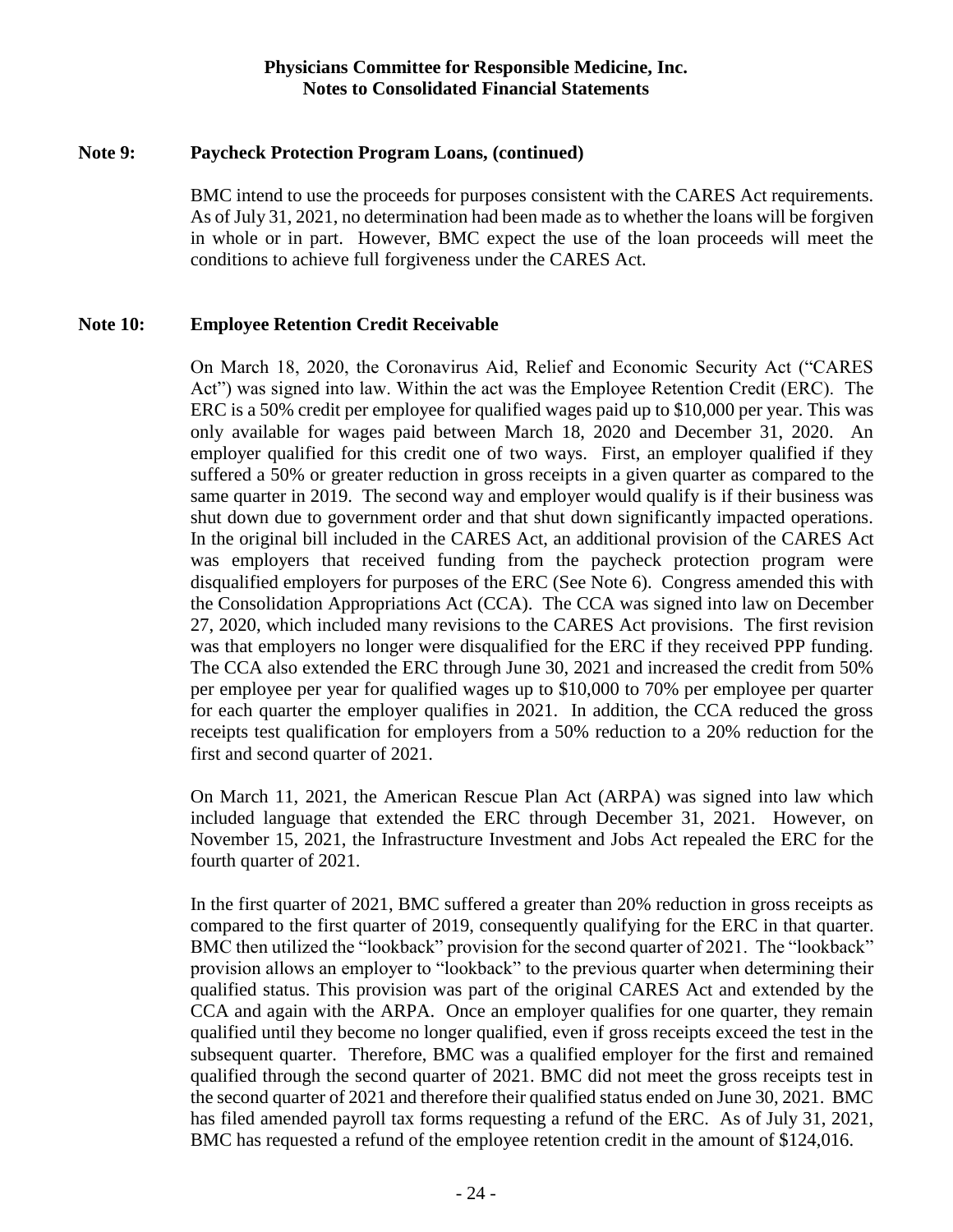# **Note 10: Employee Retention Credit Receivable, (continued)**

In the first quarter of 2021, the Physicians Committee suffered a greater than 20% reduction in gross receipts as compared to the first quarter of 2019, consequently qualifying for the ERC in that quarter. Therefore, the Physicians Committee was a qualified employer for the first and remained qualified through the second quarter of 2021. The Physicians Committee did not meet the gross receipts test in the second quarter of 2021 and therefore their qualified status ended on June 30, 2021. The Physicians Committee has filed amended payroll tax forms requesting a refund of the ERC. As of July 31, 2021, the Physicians Committee has requested a refund of the employee retention credit in the amount of \$1,091,521.

#### **Note 11: Net Assets With Donor Restrictions**

Net assets with donor restrictions are available for the following purposes:

| <b>Endowment Fund</b>                                   | S | 2,195,623 |
|---------------------------------------------------------|---|-----------|
| Legacies and bequests receivable for general operations |   | 486,643   |
| Donations and pledges receivable for general operations |   | 169,577   |
| General operations                                      |   | 16,812    |
| Clinical Research, Nutrition Education and              |   |           |
| <b>Research and Regulatory Affairs</b>                  |   | 576,563   |
|                                                         |   |           |
| Total                                                   |   | 3.445.218 |

#### **Note 12: Net Assets Released From Restrictions**

Net assets were released from donor restrictions by incurring expenses satisfying the restricted purposes.

| <b>Research and Regulatory Affairs</b> | S. | 1,772,927 |
|----------------------------------------|----|-----------|
| Investment in building                 |    | 1,031,600 |
| Endowment                              |    | 157,441   |
| Expiration of time restrictions        |    | 1,343,793 |
|                                        |    |           |
| Total                                  |    | 4,305,761 |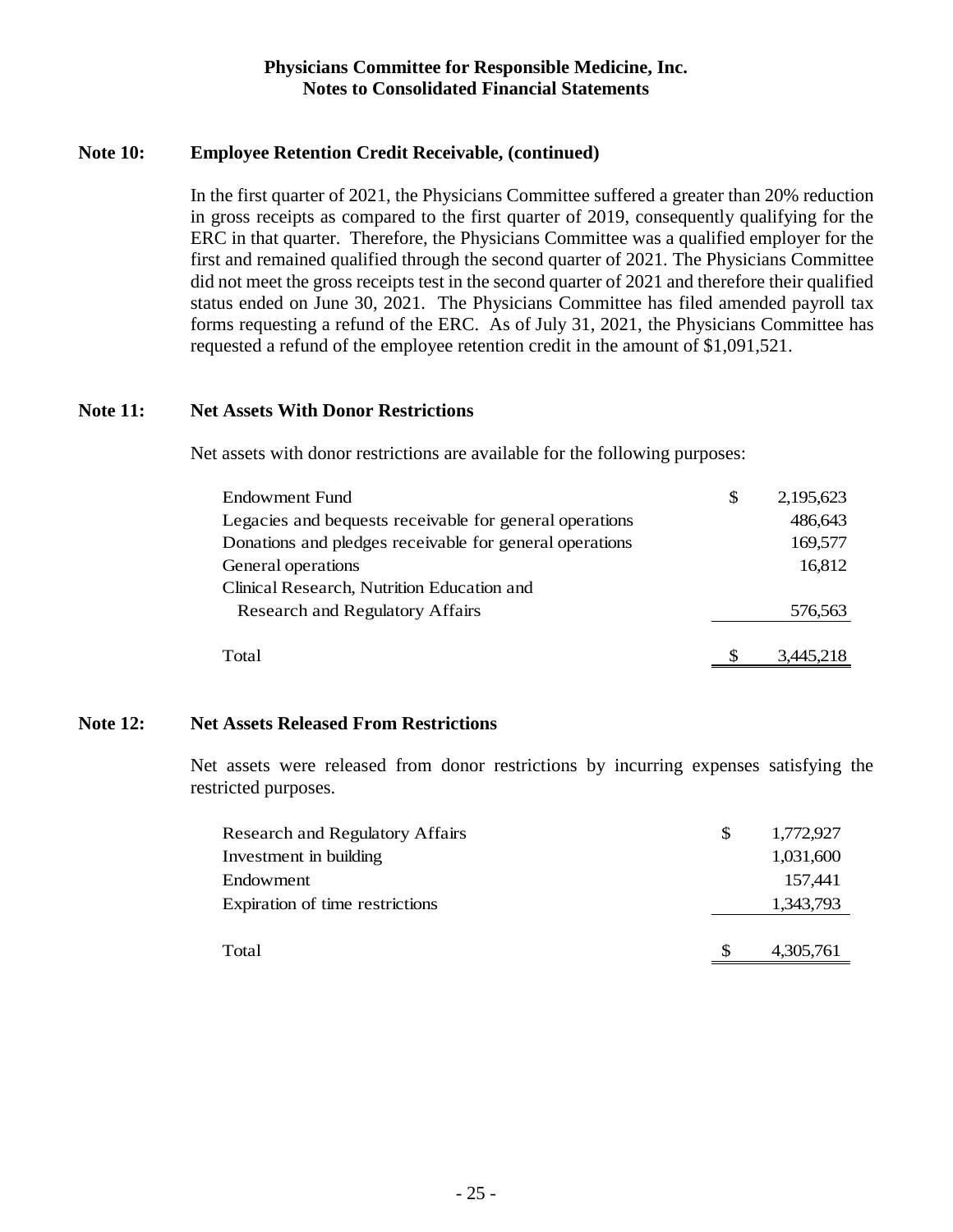#### **Note 13: Endowment Funds**

#### Interpretation of Relevant Law

The Physicians Committee has interpreted the District of Columbia's version of the Uniform Prudent Management of Institutional Funds Act (UPMIFA) as allowing the Physicians Committee to appropriate for expenditure or accumulate so much of an endowment as it determines is prudent for the uses, benefits, purposes, and duration for which the endowment fund is established, subject to the intent of the donor as expressed in the gift instrument. Unless stated otherwise in the gift instrument, the assets in an endowment fund shall be donor restricted assets until appropriated for expenditure by the Board of Directors.

As a result of this interpretation, the Physicians Committee classifies as permanentlyrestricted net assets (a) the original value of gifts donated to the permanent endowment (b) the original value of subsequent gifts donated to the permanent endowment, and (c) accumulations to the permanent endowment made in accordance with the direction of the applicable donor gift instrument at the time the accumulation is added to the fund. The remaining portion of the donor-restricted endowment that is not classified in permanentlyrestricted net assets is classified as temporarily-restricted net assets until those amounts are appropriated for expenditure in a manner consistent with the standard of prudence prescribed by UPMIFA. In accordance with UPMIFA, the Board of Directors considers the following factors in making a determination to appropriate or accumulate endowment funds:

- 1) the duration and preservation of the endowment fund;
- 2) the purposes of the Physicians Committee and the endowment fund;
- 3) general economic conditions;
- 4) the possible effect of inflation and deflation;
- 5) the expected total return from income and the appreciation of investments;
- 6) other resources of the Physicians Committee;
- 7) the investment policies of the Physicians Committee.

#### Endowment net asset composition by type of fund as of July 31, 2021:

|                                      | <b>Net Assets</b><br>without donor<br>restrictions | <b>Net Assets</b><br>with donor<br>restrictions | Total                    |
|--------------------------------------|----------------------------------------------------|-------------------------------------------------|--------------------------|
| Donor restricted<br>Board-designated | S<br>8,556,643                                     | 2,195,623<br>\$.                                | \$2,195,623<br>8,556,643 |
| Total funds                          | 8,556,643                                          | 2,195,623<br>S                                  | \$10,752,266             |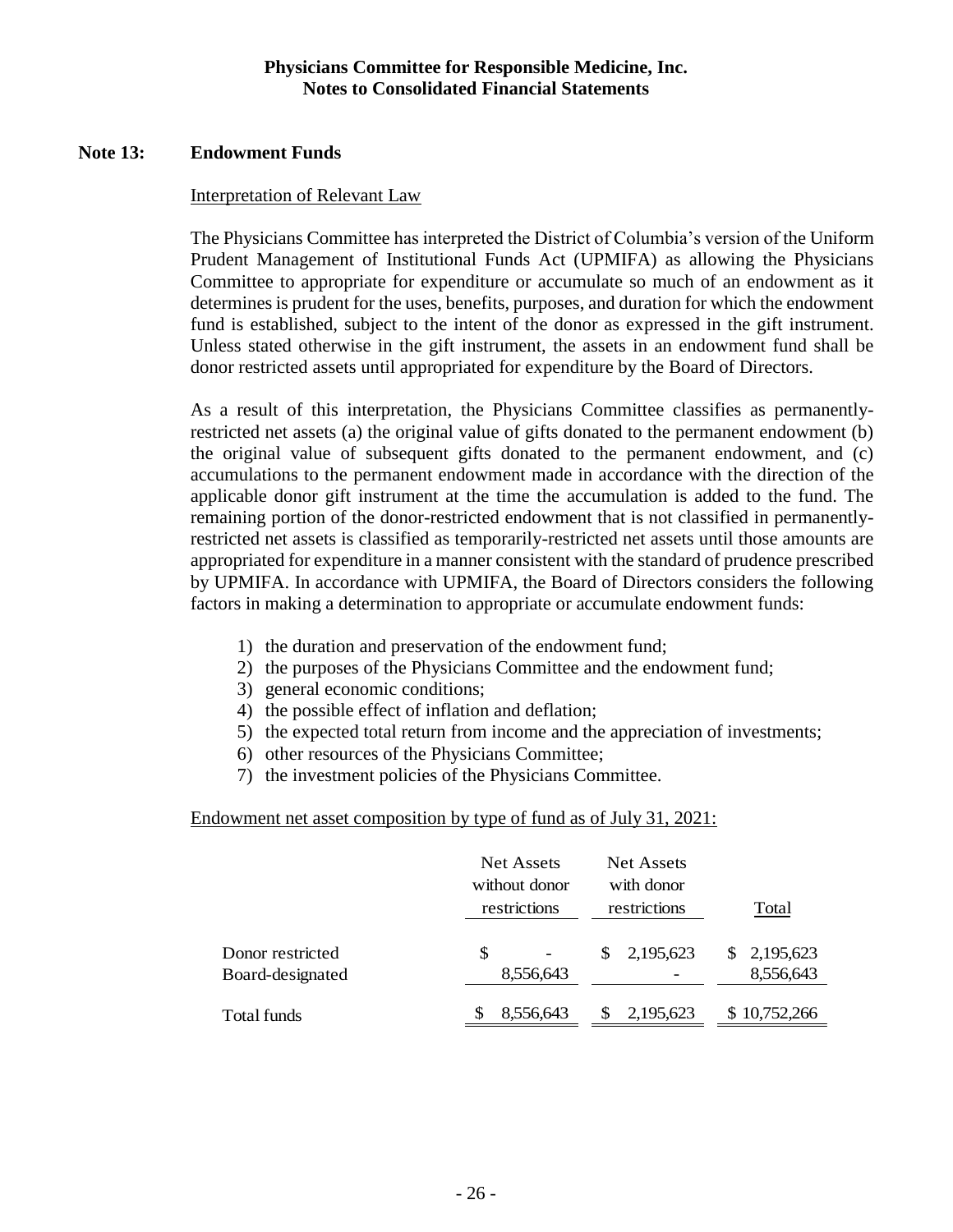#### **Note 13: Endowment Funds, (continued)**

#### Changes in endowment net assets for fiscal year ended July 31, 2021:

|                                               | <b>Net Assets</b><br>without donor<br>restrictions |           | <b>Net Assets</b><br>with donor<br>restrictions |           | Total |              |
|-----------------------------------------------|----------------------------------------------------|-----------|-------------------------------------------------|-----------|-------|--------------|
| Beginning of year                             | \$                                                 | 5,249,284 | \$                                              | 1,895,665 | \$    | 7,144,949    |
| Contributions                                 |                                                    | 2,241,678 |                                                 | 27,895    |       | 2,269,573    |
| Investment return:<br>Investment income       |                                                    | 99,359    |                                                 | 28,595    |       | 127,954      |
| Net Appreciation<br>(Realized and Unrealized) |                                                    | 1,511,324 |                                                 | 400,909   |       | 1,912,233    |
| Total endowment income                        |                                                    | 3,852,361 |                                                 | 457,399   |       | 4,309,760    |
| <b>Distributions</b>                          |                                                    | (479,064) |                                                 | (138,773) |       | (617, 837)   |
| Appropriations for expenditures               |                                                    | (65,938)  |                                                 | (18,668)  |       | (84, 606)    |
| End of year                                   | S                                                  | 8,556,643 | \$.                                             | 2,195,623 |       | \$10,752,266 |

The Physicians Committee's endowment consists of money funds established for a variety of purposes. Its endowment includes both donor-restricted endowment funds and funds designated by the Board of Trustees to function as endowments. As required by GAAP, net assets associated with endowment funds, including funds designated by the Board of Trustees to function as endowments, are classified and reported based on the existence or absence of donor-imposed restrictions.

#### Return Objectives and Risk Parameters

The Physicians Committee has adopted investment and spending policies that enhance the value of the PCRM Endowment and at the same time provide a dependable, growing source of income that will be used to support various programs of the Physicians Committee, all while assuming a moderate level of risk. Total return shall be the method for measuring the performance of the PCRM Endowment. This refers to the combination of income (interest and dividends) and appreciation in value for a certain period of time. The investment objectives are to enhance total return and achieve real growth in the value of the PCRM Endowment. An appropriate share of total return will be distributed to the Physicians Committee and become part of its operating budget, and an appropriate share of total return will remain invested, preserving the future purchasing power of the endowed assets, resulting in real growth in the value of the PCRM Endowment. It is important to note that although real growth will not be attained every year due to market fluctuations, it is expected to be attained over the long run.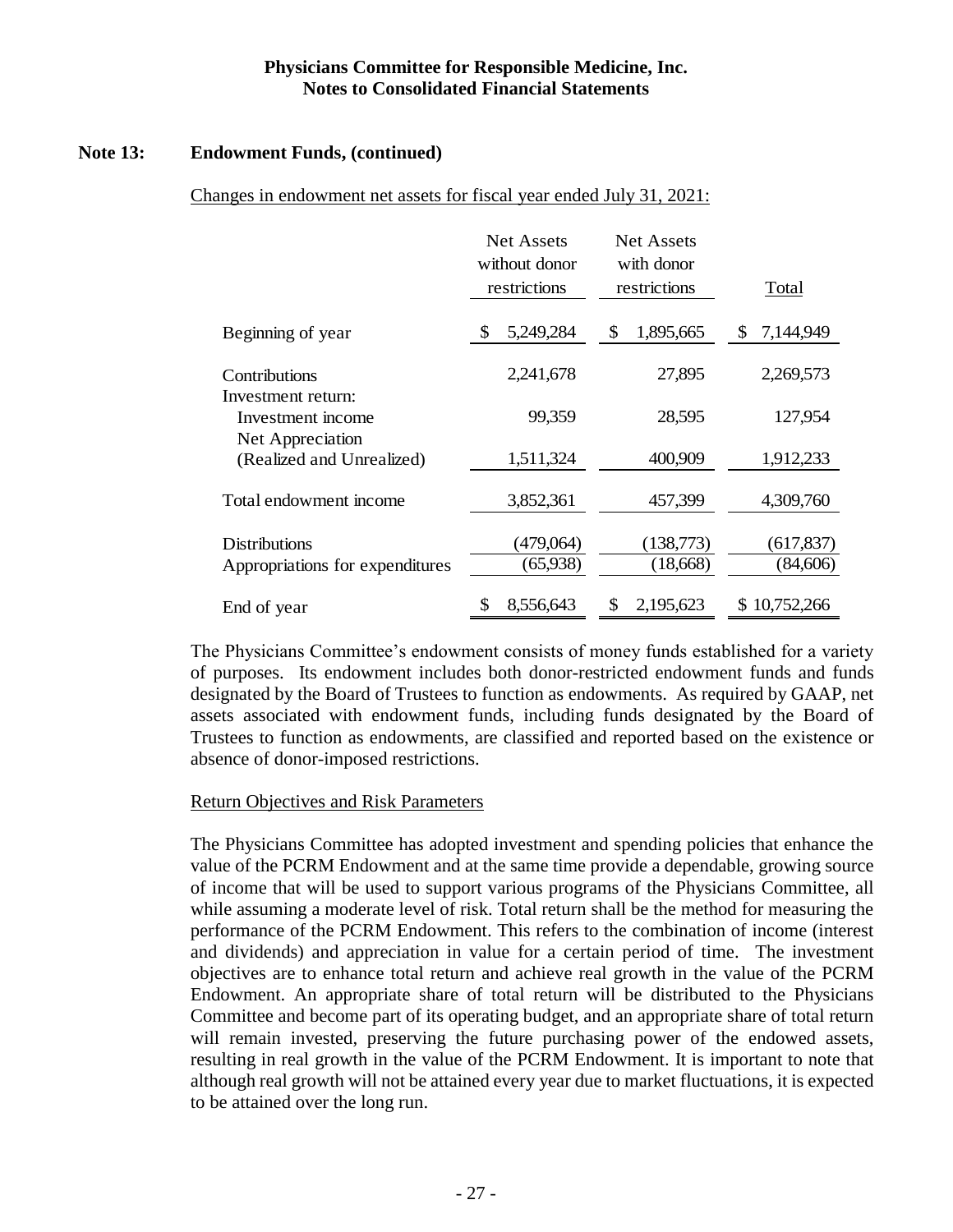# **Note 13: Endowment Funds, (continued)**

#### Strategies Employed for Achieving Objectives

To satisfy its long-term rate of return objectives, the Physicians Committee has adopted a policy requiring diversification of investments so as to provide a balance that will enhance total return while avoiding undue risk concentration in any single asset class or investment category. Monitoring and adjustment of the mix of assets among investments classes will be a major factor in achieving the desired investment return. As a long-term policy guideline the allocation for each asset class shall fall within the following maximum ranges: Equities 70%; Fixed Income Securities 100%; and Cash/Equivalents 20%. The board of directors may from time to time depart from these parameters.

# Spending Policy and How the Investment Objectives Relate to the Spending Policy

To ensure that the PCRM Endowment strikes a balance between meeting Physicians Committee's current and future needs, its spending policy should both provide a stable source of funding that minimizes year-over-year fluctuations in spending, and be responsive to changes in the PCRM Endowment's value and economic conditions.

Thus the PCRM Endowment spending rate will be determined using the following formula:

Spending Rate =  $75\%$  x (4%) +  $25\%$  x (Inflation-adjusted total return)

The 25% component has a floor of 0%. The total spending rate is not to exceed 7% and must be approved by the board of directors each year.

Annual distributions will be determined by multiplying the Spending Rate x the average market value of the PCRM Endowment for the previous 4 quarters. To facilitate equitable allocation of investment returns, income distribution and expenses among the various funds that participate in and comprise the PCRM Endowment, the Physicians Committee employs unitized fund accounting. Each fund that is part of the PCRM Endowment will receive a distribution per the spending policy, based on participating units assigned to the fund for a given period.

This Endowment Spending Policy is effective for fiscal years 2017 through 2021 (five years in total), and replaces the previous policy which expired in fiscal year 2016. The investment committee will propose a replacement to the board of directors prior to its expiration in 2022.

The spending policy is consistent with the Physicians Committee's objectives to have the Endowment achieve real growth, while at the same time providing a dependable growing source of income to the Physicians Committee's budget.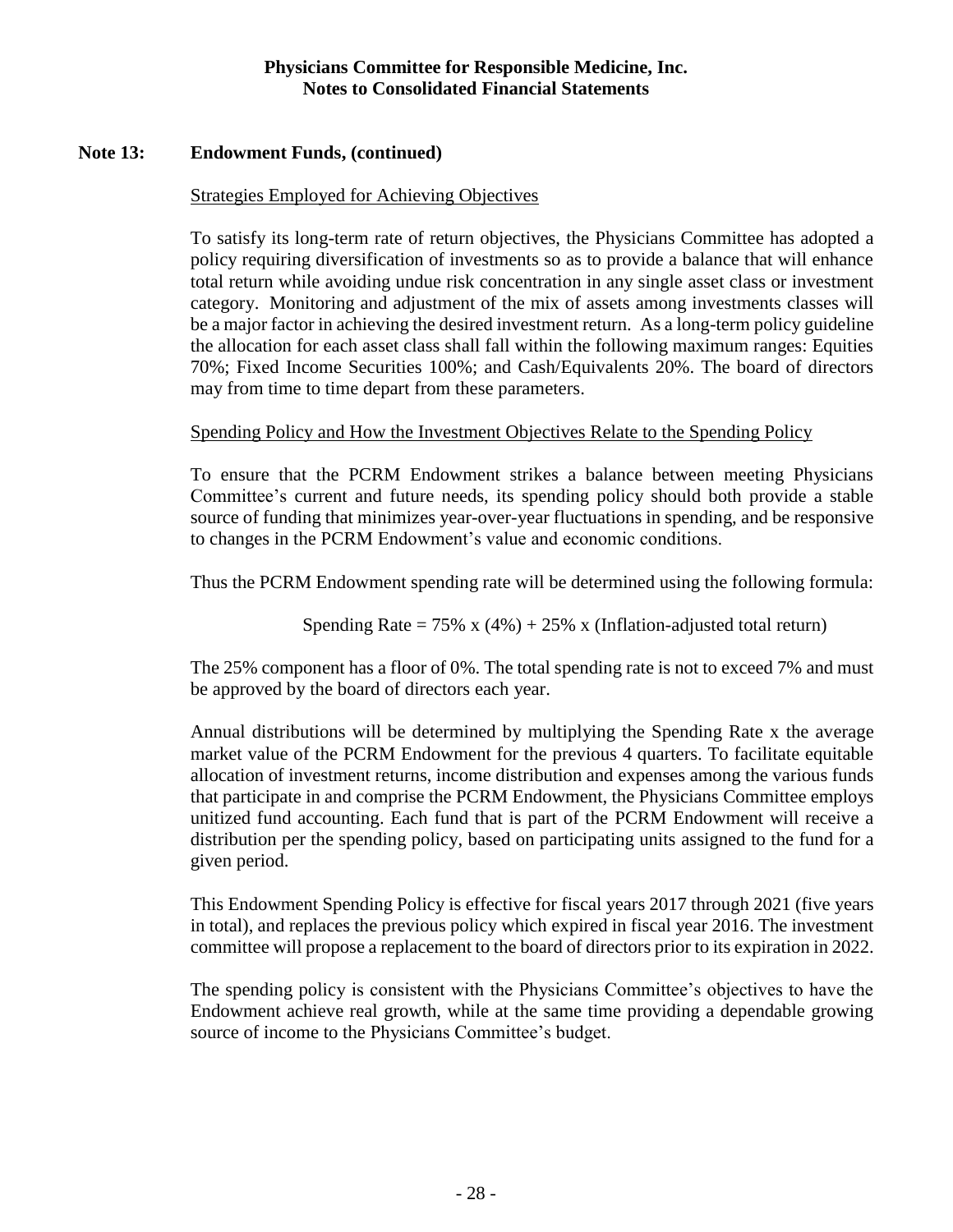# **Note 14: Operating Leases**

The Physicians Committee leases office and storage space in Washington, DC.

Effective December 16, 2019, the Physicians Committee entered into a new lease arrangement for office space. This new lease has several conditions that affect the final outcome and ultimately the amount of lease payments over the lease term. Based on current estimates, the new lease is anticipated to end on November 30, 2034. There are periods of rent abatement that coincide with the leased space becoming available for occupancy.

The Physicians Committee leases photocopying equipment which began in April 2018. As part of the lease agreement, the Physicians Committee will make payments of \$1,711 per month through the end of the lease term which is March 2023.

Total rent expense pertaining to space and equipment for the year ended July 31, 2021 was \$1,492,595.

Future minimum lease payments under noncancelable leases having remaining terms in excess of 1 year as of July 31, 2021 are as follows:

| July 31, 2022       | \$<br>660,032 |
|---------------------|---------------|
| July 31, 2023       | 1,281,183     |
| July 31, 2024       | 1,380,462     |
| July 31, 2025       | 1,524,980     |
| July 31, 2026       | 1,584,859     |
| After July 31, 2026 | 14,851,002    |
|                     |               |
| Total               | \$21,282,518  |

#### **Note 15: Allocation of Joint Costs**

In the fiscal year ended July 31, 2021, the Physicians Committee conducted activities that included requests for contributions, as well as program and policy components. Those activities consisted of direct mail campaigns. The cost of conducting those activities totaled \$1,376,472. These costs are not specifically attributable to particular components of the activities (joint costs).

These joint costs were allocated as follows by the Physicians Committee:

| <b>Research and Regulatory Affairs</b> | \$1,040,645 |
|----------------------------------------|-------------|
| Development                            | 335,827     |
|                                        |             |
| Total                                  | \$1,376,472 |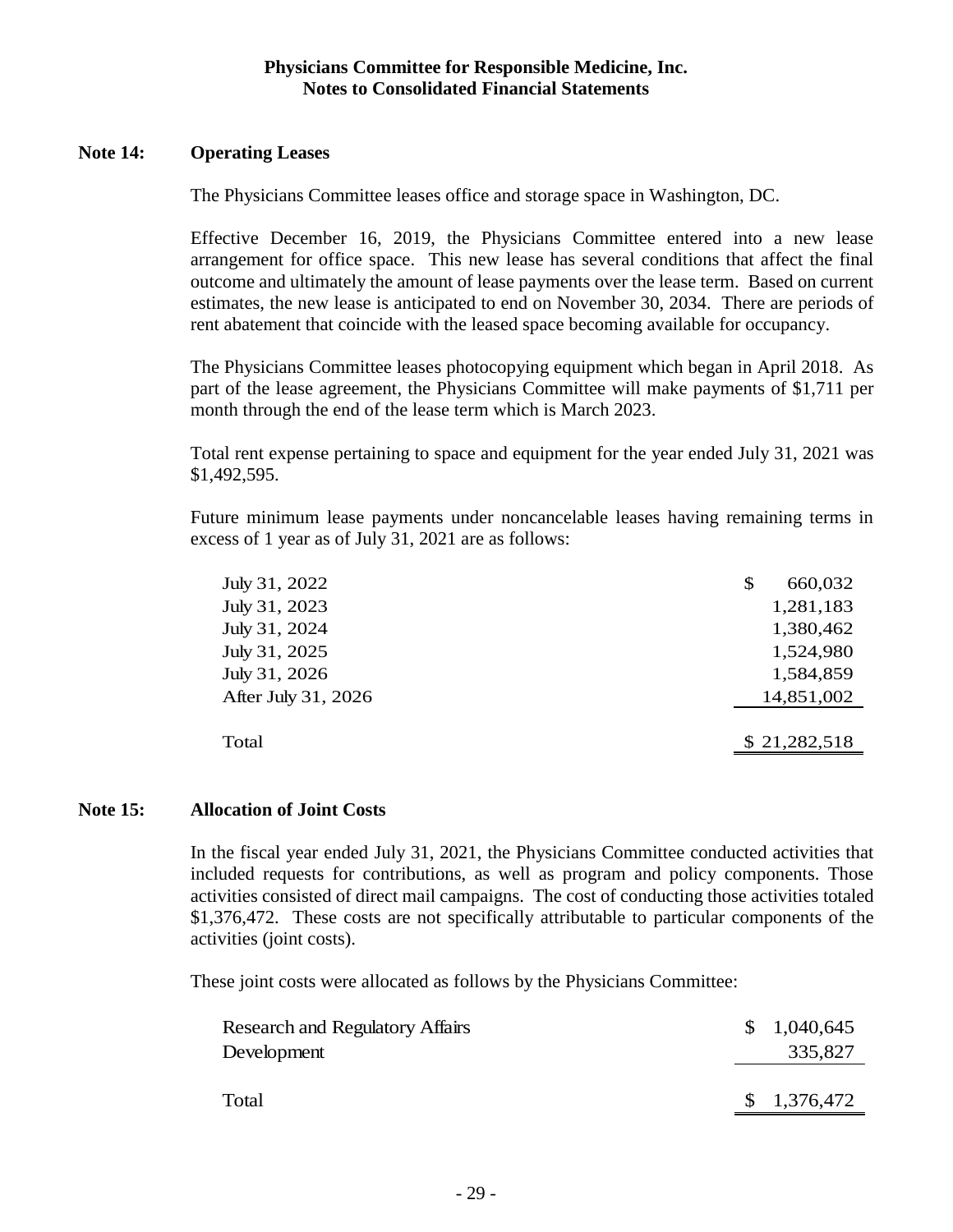# **Note 16: Concentration of Credit Risk**

The Physicians Committee maintains bank accounts at institutions that are insured by Federal Deposit Insurance Corporation (FDIC) up to \$250,000. From time to time the balance in the account may exceed federally insured limits. The Physicians Committee has not experienced any losses in such accounts and believes that it is not exposed to any significant credit risk on cash. The amount in excess of the FDIC as of July 31, 2021 was \$603,082.

The Physicians Committee also maintains accounts with a brokerage firm. The accounts contain cash and securities. Balances are insured up to \$500,000 per organization (with a limit of \$250,000 for cash) by the Securities Investor Protection Corporation. The SIPC insurance is limited to \$1,000,000 in aggregate given BMC does not have investments. The amount in excess of the Securities Investor Protection Corporation limit as of July 31, 2021 was \$29,453,926. The Physicians Committee monitors the risk, and does not anticipate any credit losses and has not experienced any credit losses on these financial instruments.

# **Note 17: Defined Contribution Pension Plan**

The Physicians Committee sponsors a 403(b) or tax sheltered annuity plan and a profit sharing plan for its employees and the employees of its affiliated organizations. Eligible employees may participate in this plan immediately upon employment. Employer matching commences on the quarter following or coinciding with the employees' date of hire. The Physicians Committee matches 50% of the employee's contribution, with a maximum matching contribution of 3% of the employee's gross annual salary. Pension expense for the year ended July 31, 2021 for the Physicians Committee totaled \$143,718.

#### **Note 18: Merchandise Sales and Services**

The Physicians Committee's inventory mainly consists of educational materials that help promote the mission of the organization. Service income is generated from nutrition-themed conferences attended by laypersons and health care professionals. In addition, the Physicians Committee charges a fee for services rendered during the Food for Life instructor training program.

Merchandise sales and services presented on the Consolidated Statement of Activities consist of the following:

| Sale of services                     | 798.616  |
|--------------------------------------|----------|
| Merchandise sales                    | 12.774   |
| Gross sales and services             | 811,390  |
| Cost of goods sold                   | (6, 840) |
| Gross profit from sales and services | 804,550  |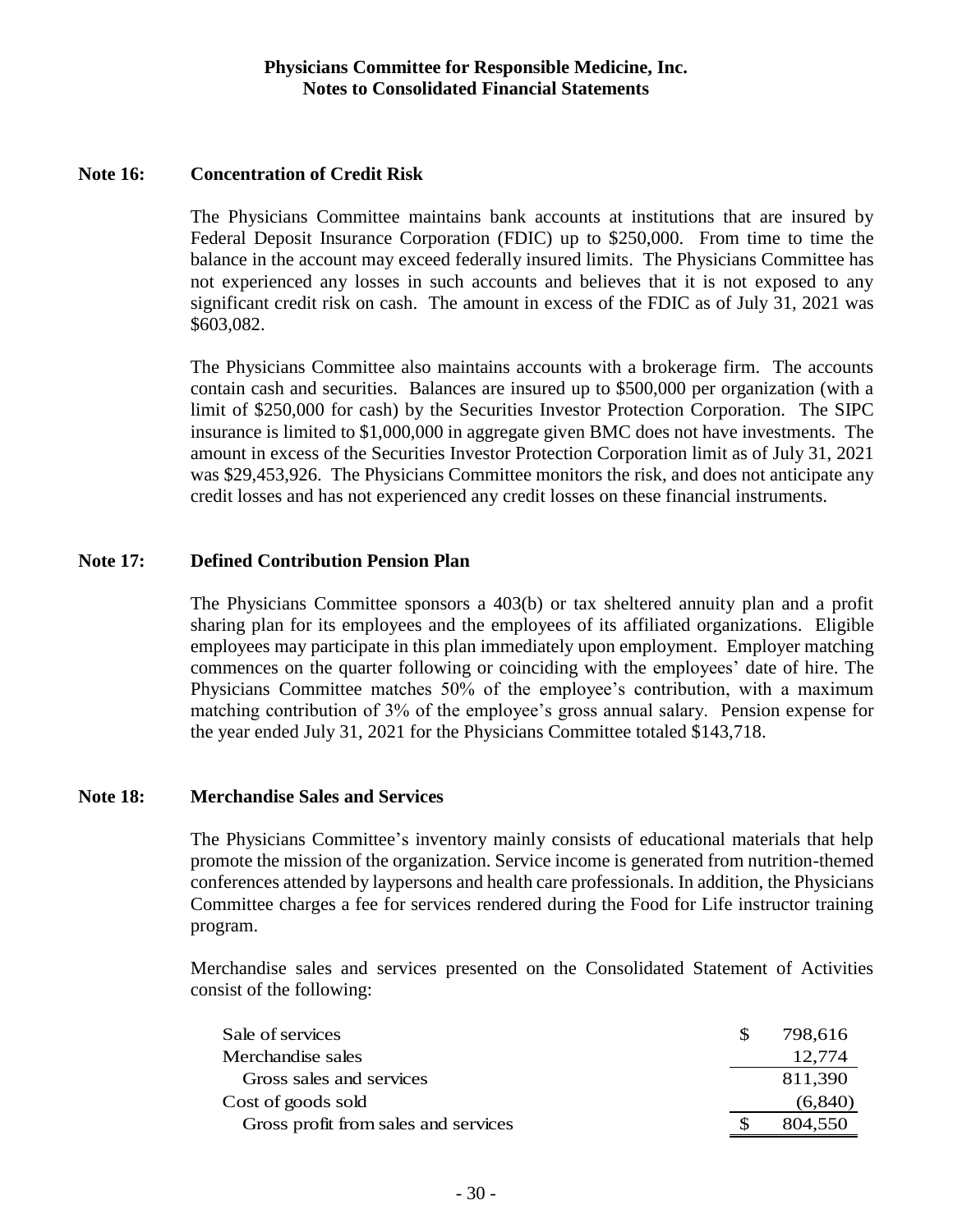# **Note 19: Reconciliation of The PCRM Foundation Program Service to the Physicians Committee Consolidating Statement of Activities**

As stated in Note 1 of The PCRM Foundation's financial statements, The PCRM Foundation was established to support the Physicians Committee and other related charitable organizations. The financial statements of The PCRM Foundation are included in the consolidated financial statements of the Physicians Committee for the year ended July 31, 2021.

The activities of The PCRM Foundation individually are presented as program expenses, yet when presented in the consolidated financial statements of the Physicians Committee for the year ended July 31, 2021, these activities become supporting activities. In addition, The PCRM Foundation does not incur development costs for itself but incurs expenses related to development for the Physicians Committee. These costs are passed through to the Physicians Committee and ultimately eliminated on the consolidated financial statements.

The following presents reclassification of supporting services presented by The PCRM Foundation on the Physicians Committee Consolidating Statement of Activities:

| The PCRM Foundation expenses as presented individually and consolidated: |  |  |  |  |
|--------------------------------------------------------------------------|--|--|--|--|
|--------------------------------------------------------------------------|--|--|--|--|

|                                          |                   |                |                   | Consolidating  |                   |
|------------------------------------------|-------------------|----------------|-------------------|----------------|-------------------|
|                                          | Statement of      |                |                   | Statement of   |                   |
|                                          |                   | Activities per |                   | Activities per |                   |
|                                          |                   | The PCRM       |                   | the Physicians |                   |
|                                          |                   | Foundation     |                   | Committee      |                   |
|                                          |                   | Financial      |                   | Financial      |                   |
|                                          | <b>Statements</b> |                | <b>Statements</b> |                | <b>Difference</b> |
| Expenses                                 |                   |                |                   |                |                   |
| <b>Program Services</b>                  |                   |                |                   |                |                   |
| Support services                         | \$                | 286,412        | \$                |                | \$<br>286,412     |
| Contributions to supported organizations |                   | 1,348,837      |                   | 1,348,837      |                   |
| <b>Supporting Services</b>               |                   |                |                   |                |                   |
| Operational expenses                     |                   |                |                   | 286,412        | (286, 412)        |
| <b>Total Expenses</b>                    |                   | 1,635,249      |                   | 1,635,249      |                   |

#### **Note 20: Subsequent Events**

In accordance with FASB ASC 855-50-1, *Date Through Which Subsequent Events Have been Evaluated,* management has evaluated the accounts of the Organization from July 31, 2021 through February 28, 2022, the date the financial statements were available to be issued, to determine whether there are any subsequent events that would have an impact on the financial statements that have not been properly disclosed. Management has determined there were no significant subsequent events that were not properly disclosed.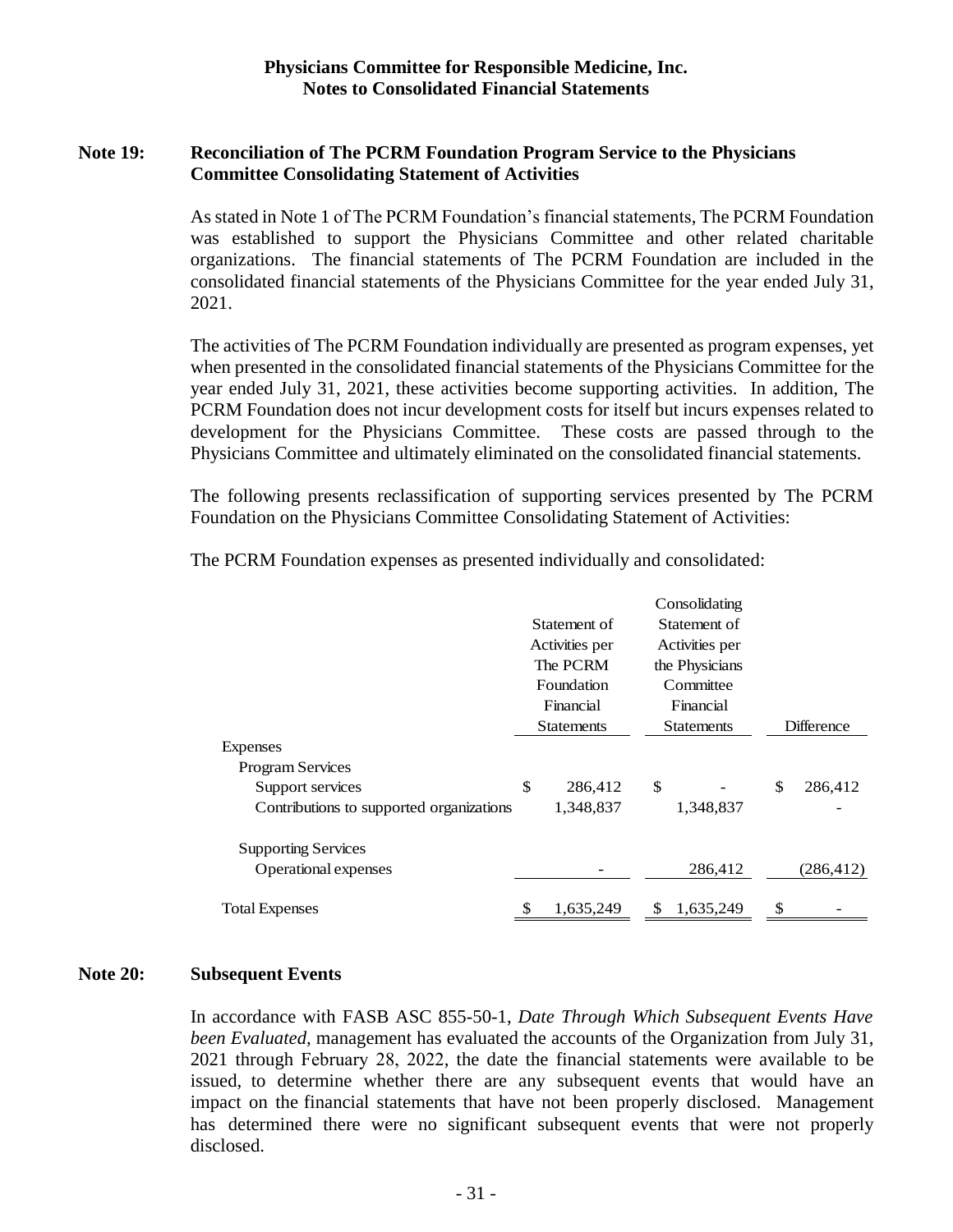# **Physicians Committee for Responsible Medicine, Inc. Consolidating Schedule of Financial Position July 31, 2021**

#### Assets

|                                             | Physicians Committee              |            |                        |            | <b>PCRM Clinic</b>                |         |               |         |              |            |
|---------------------------------------------|-----------------------------------|------------|------------------------|------------|-----------------------------------|---------|---------------|---------|--------------|------------|
|                                             | for Responsible<br>Medicine, Inc. |            | The PCRM<br>Foundation |            | $D/B/A$ Barnard<br>Medical Center |         |               |         |              |            |
|                                             |                                   |            |                        |            |                                   |         | Eliminations  |         | Consolidated |            |
| <b>Current Assets</b>                       |                                   |            |                        |            |                                   |         |               |         |              |            |
| Cash                                        | \$                                | 334,528    | \$                     | 447,541    | $\boldsymbol{\mathsf{S}}$         | 569,281 | $\mathcal{S}$ |         | \$           | 1,351,350  |
| Investments                                 |                                   | 9,035,529  |                        | 7,591,716  |                                   |         |               |         |              | 16,627,245 |
| Other receivable, net                       |                                   | 1,403,208  |                        | 34,654     |                                   | 179,339 |               | (9,624) |              | 1,607,577  |
| Receivable from legacies and bequests       |                                   | 486,643    |                        |            |                                   |         |               |         |              | 486,643    |
| Inventory                                   |                                   | 89,585     |                        |            |                                   |         |               |         |              | 89,585     |
| Prepaid expenses                            |                                   | 443,401    |                        | 12,724     |                                   | 90,763  |               |         |              | 546,888    |
| <b>Total Current Assets</b>                 |                                   | 11,792,894 |                        | 8,086,635  |                                   | 839,383 |               | (9,624) |              | 20,709,288 |
| Other Assets, deposits                      |                                   | 1,811      |                        |            |                                   |         |               |         |              | 1,811      |
| <b>Noncurrent Assets</b>                    |                                   |            |                        |            |                                   |         |               |         |              |            |
| <b>Investments Related to Restricted</b>    |                                   |            |                        |            |                                   |         |               |         |              |            |
| and Designated Funds                        |                                   |            |                        | 10,752,266 |                                   |         |               |         |              | 10,752,266 |
| <b>Investments Restricted to Charitable</b> |                                   |            |                        |            |                                   |         |               |         |              |            |
| <b>Gift Annuity Obligations</b>             |                                   | 3,412,856  |                        |            |                                   |         |               |         |              | 3,412,856  |
| Property and Equipment, net                 |                                   | 1,099,129  |                        | 183,411    |                                   | 13,735  |               |         |              | 1,296,275  |
| <b>Total Noncurrent Assets</b>              |                                   | 4,511,985  |                        | 10,935,677 |                                   | 13,735  |               |         |              | 15,461,397 |
| <b>Total Assets</b>                         | \$                                | 16,306,690 | \$                     | 19,022,312 | \$                                | 853,118 | \$            | (9,624) | \$.          | 36,172,496 |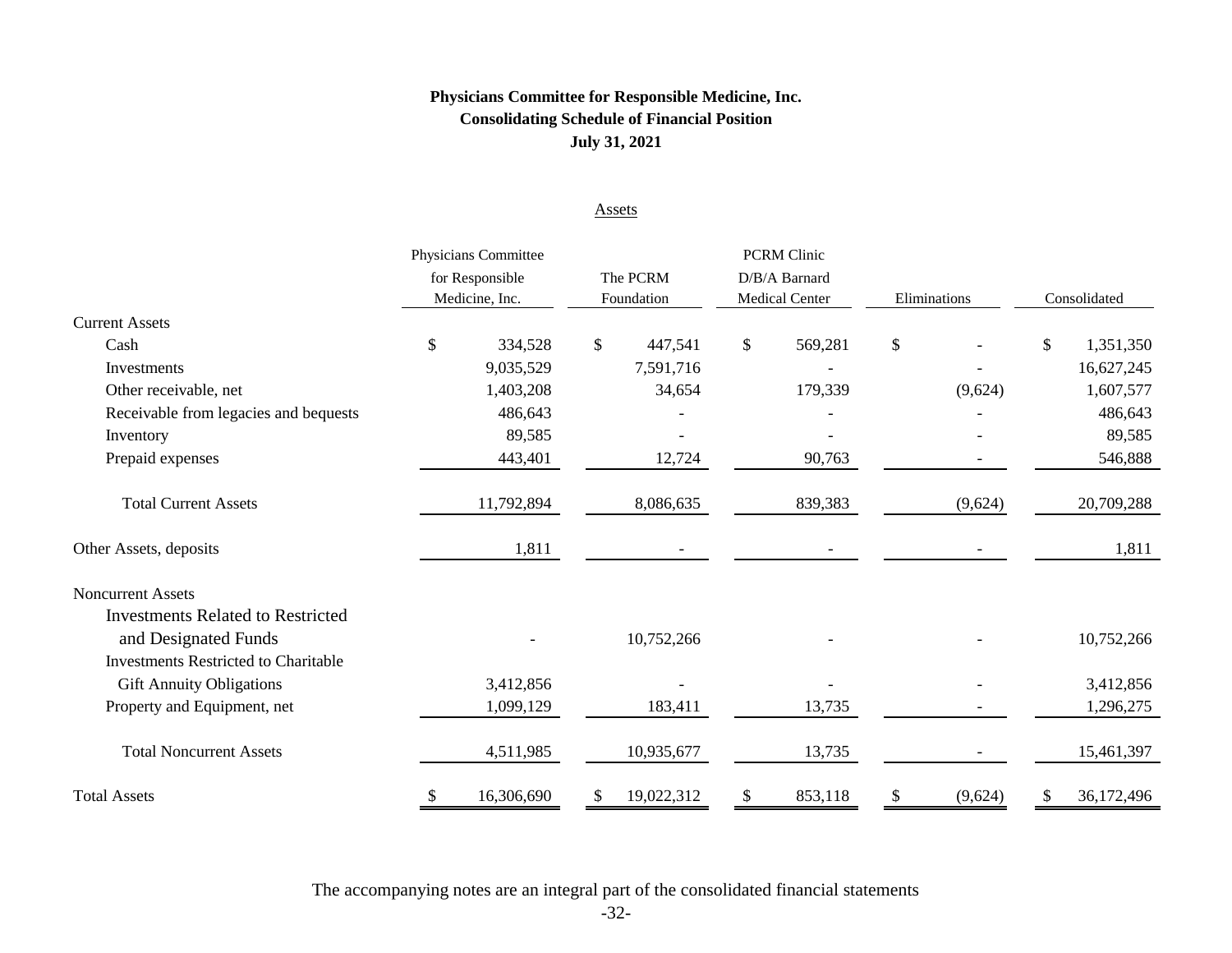# **Physicians Committee for Responsible Medicine, Inc. (continued) Consolidating Schedule of Financial Position July 31, 2021**

#### Liabilities and Net Assets

|                                                    | Physicians Committee |                |          |            |               | PCRM Clinic    |              |         |              |            |
|----------------------------------------------------|----------------------|----------------|----------|------------|---------------|----------------|--------------|---------|--------------|------------|
|                                                    | for Responsible      |                | The PCRM |            | D/B/A Barnard |                |              |         |              |            |
|                                                    |                      | Medicine, Inc. |          | Foundation |               | Medical Center | Eliminations |         | Consolidated |            |
| <b>Current Liabilities</b>                         |                      |                |          |            |               |                |              |         |              |            |
| Accounts payable and accrued expenses              | \$                   | 1,197,573      | \$       | 23,095     | \$            | 105,131        |              | (9,624) | \$           | 1,316,175  |
| Deferred revenue                                   |                      | 6,249          |          |            |               |                |              |         |              | 6,249      |
| Current portion of annuities payable               |                      | 135,176        |          |            |               |                |              |         |              | 135,176    |
| <b>Total Current Liabilities</b>                   |                      | 1,338,998      |          | 23,095     |               | 105,131        |              | (9,624) |              | 1,457,600  |
| Long-term Liabilities                              |                      |                |          |            |               |                |              |         |              |            |
| Annuities payable, net of current portion          |                      | 1,169,978      |          |            |               |                |              |         |              | 1,169,978  |
| Paycheck Protection Program loan payable           |                      |                |          |            |               | 185,000        |              |         |              | 185,000    |
| Deferred rent credit                               |                      | 1,370,062      |          |            |               |                |              |         |              | 1,370,062  |
| <b>Total Long-term Liabilities</b>                 |                      | 2,540,040      |          |            |               | 185,000        |              |         |              | 2,725,040  |
| <b>Total Liabilities</b>                           |                      | 3,879,038      |          | 23,095     |               | 290,131        |              | (9,624) |              | 4,182,640  |
| Net Assets                                         |                      |                |          |            |               |                |              |         |              |            |
| Without donor restrictions                         |                      | 11,194,704     |          | 8,229,517  |               | 562,987        |              |         |              | 19,987,208 |
| Board designated                                   |                      |                |          | 8,557,430  |               |                |              |         |              | 8,557,430  |
| <b>Total Net Assets Without Donor Restrictions</b> |                      | 11,194,704     |          | 16,786,947 |               | 562,987        |              |         |              | 28,544,638 |
| With donor restrictions                            |                      | 1,232,948      |          | 2,212,270  |               |                |              |         |              | 3,445,218  |
| <b>Total Net Assets</b>                            |                      | 12,427,652     |          | 18,999,217 |               | 562,987        |              |         |              | 31,989,856 |
| <b>Total Liabilities and Net Assets</b>            | \$                   | 16,306,690     | \$       | 19,022,312 | \$            | 853,118        | \$           | (9,624) | \$           | 36,172,496 |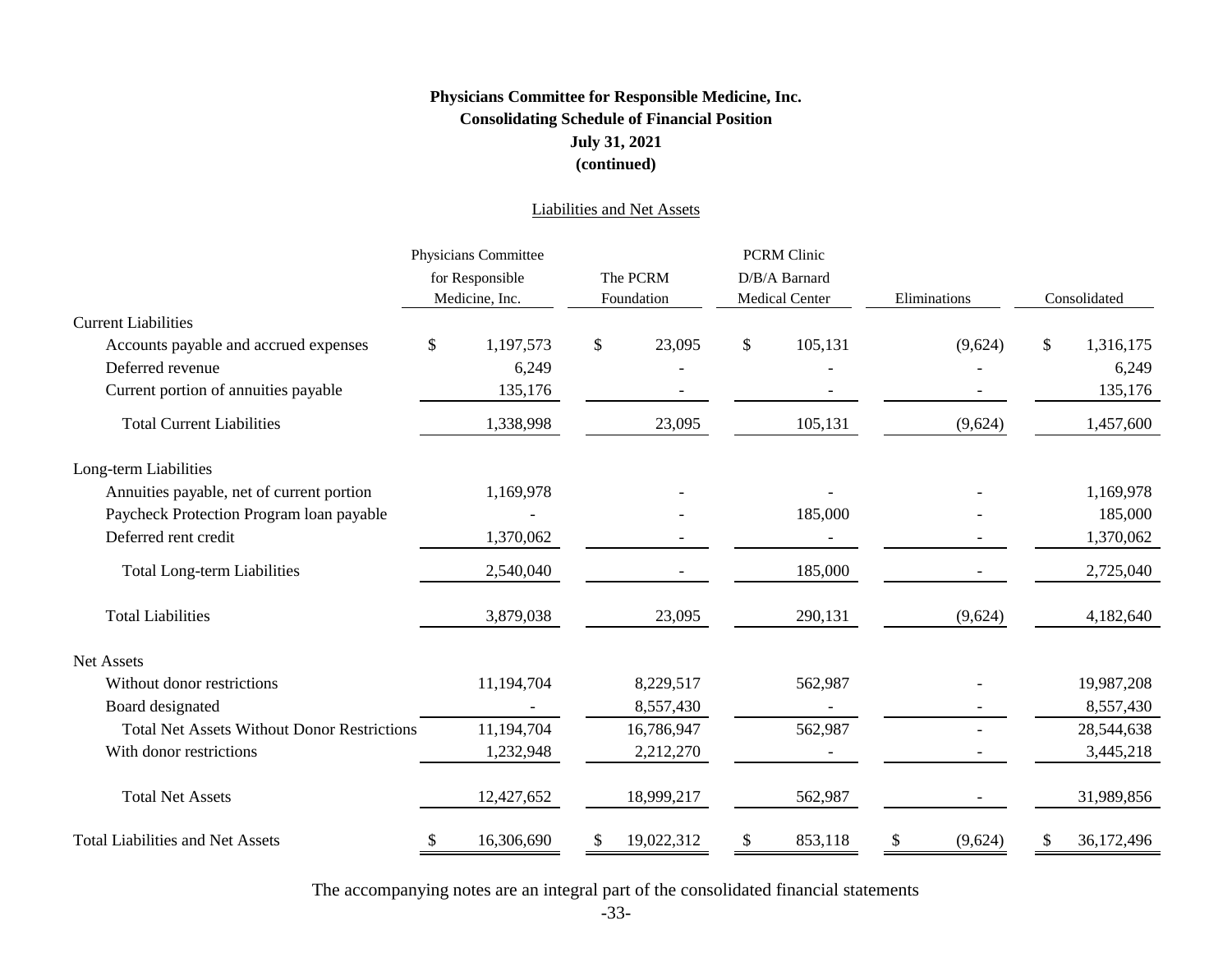#### **Physicians Committee for Responsible Medicine, Inc. Consolidating Schedule of Activities For the Year Ended July 31, 2021**

|                                                 | Physicians Committee |                 |          |            | <b>PCRM Clinic</b>              |           |    |               |              |            |
|-------------------------------------------------|----------------------|-----------------|----------|------------|---------------------------------|-----------|----|---------------|--------------|------------|
|                                                 |                      | for Responsible | The PCRM |            | D/B/A Barnard<br>Medical Center |           |    |               | Consolidated |            |
|                                                 |                      | Medicine, Inc.  |          | Foundation |                                 |           |    | Eliminations  |              |            |
| Change in Net Assets Without Donor Restrictions |                      |                 |          |            |                                 |           |    |               |              |            |
| Support and Revenue                             |                      |                 |          |            |                                 |           |    |               |              |            |
| Public Support                                  |                      |                 |          |            |                                 |           |    |               |              |            |
| Contributions and donations                     | \$                   | 10,698,523      | \$       | 2,305,575  | \$                              | 894,741   | \$ | (3,708,956)   | \$           | 10,189,883 |
| Legacies and bequests                           |                      | 3,329,234       |          |            |                                 |           |    |               |              | 3,329,234  |
| Grant income                                    |                      | 2,510,406       |          |            |                                 | 379,016   |    |               |              | 2,889,422  |
| Net assets released from restrictions:          |                      |                 |          |            |                                 |           |    |               |              |            |
| Expiration of time restrictions                 |                      | 1,343,793       |          |            |                                 |           |    |               |              | 1,343,793  |
| Satisfaction of purpose restrictions            |                      | 1,756,260       |          | 1,205,708  |                                 |           |    |               |              | 2,961,968  |
| <b>Total Public Support</b>                     |                      | 19,638,216      |          | 3,511,283  |                                 | 1,273,757 |    | (3,708,956)   |              | 20,714,300 |
| Other Revenue                                   |                      |                 |          |            |                                 |           |    |               |              |            |
| Medical services                                |                      |                 |          |            |                                 | 492,837   |    |               |              | 492,837    |
| Investment income                               |                      | 679.256         |          | 2,074,820  |                                 | 30        |    |               |              | 2,754,106  |
| Mailing list rental                             |                      |                 |          | 104,015    |                                 |           |    | (16,000)      |              | 88,015     |
| Rental and other income                         |                      | 290,984         |          | 117,065    |                                 | 2,684     |    | (224,000)     |              | 186,733    |
| Merchandise sales and services                  |                      |                 |          |            |                                 |           |    |               |              |            |
| Gross sales and services                        |                      | 942,536         |          |            |                                 | 25,450    |    | (156, 596)    |              | 811,390    |
| Cost of goods sold                              |                      | (6, 840)        |          |            |                                 |           |    |               |              | (6, 840)   |
| <b>Total Other Revenue</b>                      |                      | 1,905,936       |          | 2,295,900  |                                 | 521,001   |    | (396, 596)    |              | 4,326,240  |
| <b>Total Support and Revenue</b>                |                      | 21,544,152      |          | 5,807,183  |                                 | 1,794,758 |    | (4,105,552)   |              | 25,040,540 |
| Expenses                                        |                      |                 |          |            |                                 |           |    |               |              |            |
| Program Services                                |                      |                 |          |            |                                 |           |    |               |              |            |
| Research and Regulatory Affairs                 |                      | 4,244,845       |          |            |                                 |           |    | 869           |              | 4,245,714  |
| <b>Clinical Research</b>                        |                      | 719,376         |          |            |                                 |           |    | 951           |              | 720,327    |
| <b>Nutrition Education</b>                      |                      | 2,768,743       |          |            |                                 |           |    | (22, 667)     |              | 2,746,076  |
| Legal Advocacy                                  |                      | 513,518         |          |            |                                 |           |    | 326           |              | 513,844    |
| Publications                                    |                      | 801,132         |          |            |                                 |           |    | 830           |              | 801,962    |
| <b>Education and Policy</b>                     |                      | 2,949,388       |          | 1,348,837  |                                 |           |    | (3,708,438)   |              | 589,787    |
| <b>Medical Services</b>                         |                      |                 |          |            |                                 | 1,568,523 |    | (163, 355)    |              | 1,405,168  |
| Communications                                  |                      | 2,461,206       |          |            |                                 |           |    | 2,094         |              | 2,463,300  |
| <b>Total Program Services</b>                   |                      | 14,458,208      |          | 1,348,837  |                                 | 1,568,523 |    | (3,889,390)   |              | 13,486,178 |
| <b>Supporting Services</b>                      |                      |                 |          |            |                                 |           |    |               |              |            |
| Operational expenses                            |                      | 1,352,857       |          | 286,412    |                                 | 120,720   |    | (204, 231)    |              | 1,555,758  |
| Development expenses                            |                      | 1,919,924       |          |            |                                 |           |    | (11, 931)     |              | 1,907,993  |
| <b>Total Supporting Services</b>                |                      | 3,272,781       |          | 286,412    |                                 | 120,720   |    | (216, 162)    |              | 3,463,751  |
| <b>Total Expenses</b>                           |                      | 17,730,989      |          | 1,635,249  |                                 | 1,689,243 |    | (4, 105, 552) |              | 16,949,929 |
|                                                 |                      |                 |          |            |                                 |           |    |               |              |            |
| Change in Net Assets Without Donor Restrictions |                      | 3,813,163       |          | 4,171,934  |                                 | 105,515   |    |               |              | 8,090,611  |